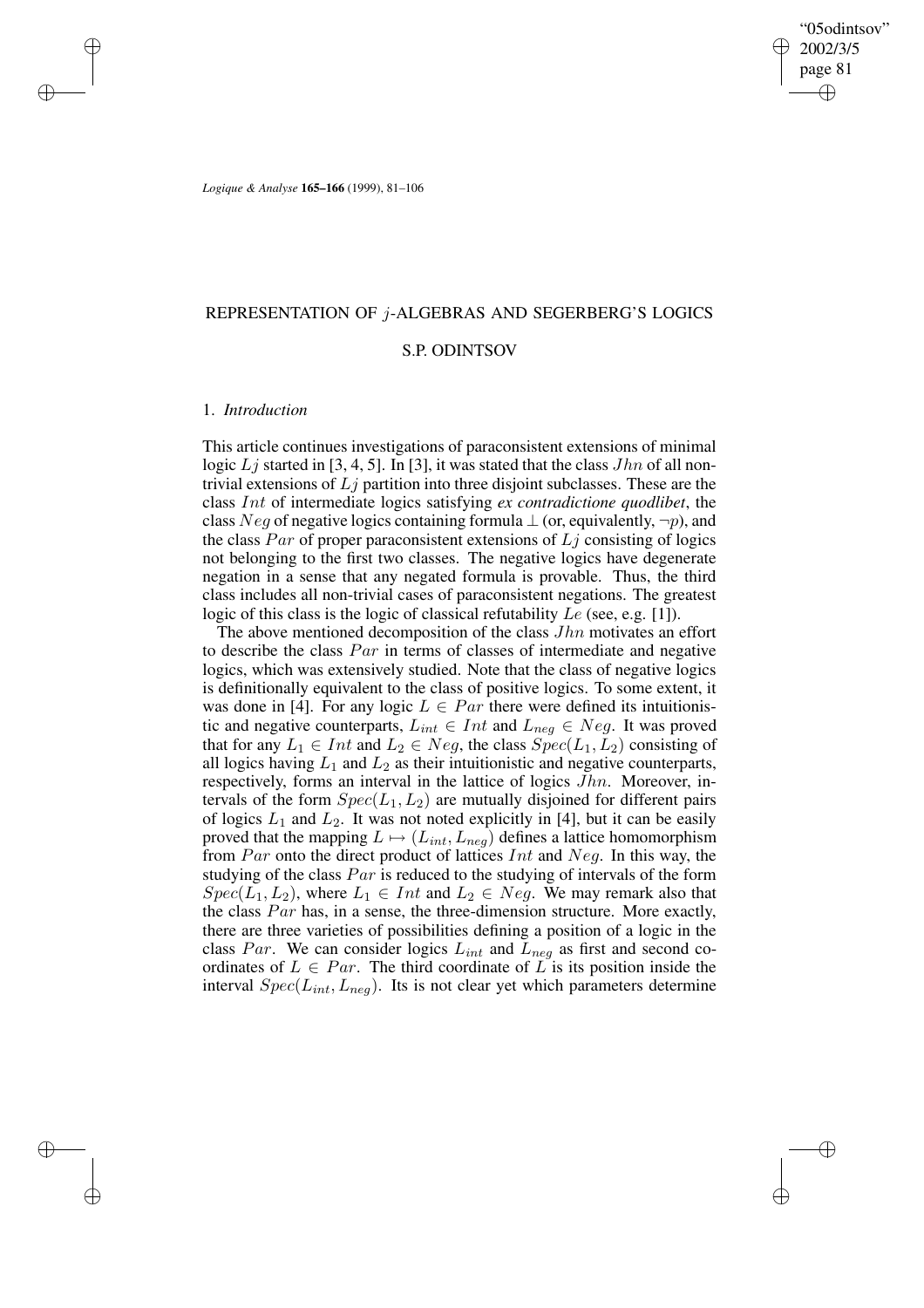*"05odintsov" 2002/3/5 page 82* ✐ ✐

✐

✐

## 82 S.P. ODINTSOV

this third coordinate. In this article we consider the representation of  $i$ algebras (see also [5]), which throws light on this problem. To demonstrate that the suggested semantics for paraconsistent extensions of  $L_j$  is effective, we use it to characterize the logics considered earlier by K. Segerberg [8]. It turns out, that some of Segerberg's axioms have a mixed character, they impose non-trivial restrictions on negative counterpart of a logic L possessing such axiom and, simultaneously, on the position of  $L$  inside the interval  $Spec(L_{int}, L_{neg})$ . We show how to separate one restriction from the other and obtain the complete picture of interrelations between properties involved in Segerberg's axioms.

## 2. *Preliminaries*

In the present work, we consider logics in the propositional language  $\{\wedge, \vee, \varnothing\}$  $\supset, \perp$ , the negation is assumed to be an abbreviation,  $\neg \varphi \Rightarrow \varphi \supset \perp$ . As usually, by a *logic* we mean a set of formulas closed under substitution and *modus ponens*.

We adopt the following notation for propositional logics:

- $Lj$  is the minimal or Johansson logic;
- Le is the Curry logic of classical refutability;
- Li is the intuitionistic logic;
- $Lk$  is the classical logic;
- Ln is the negative logic;
- $Lmn$  is the maximal negative logic;
- $F$  is the trivial logic, i.e., the set of all formulas.

We recall the interrelations between the logics listed above. Intuitionistic and negative logics can be axiomatized modulo  $Lj$  as follows

$$
Li = Lj + \{\perp \supset p\}, \ \ Ln = Lj + \{\perp\}.
$$

The logics  $Lj$ ,  $Li$ ,  $Ln$  have common positive fragment equalling the positive logic. The logics  $Le, Lk, Lmn$  also have the same positive fragment, the classical positive logic, and they can be axiomatized modulo  $Lj$ ,  $Li$ , and Ln, respectively, by adjoining one of the following two axioms:

*P.*  $((p ⊇ q) ⊇ p) ⊇ p$  (The Peirce law.)

E.  $p \vee (p \supset q)$  (The generalized law of excluded middle.)

As was mentioned in the introduction the class  $Jhn$  of extensions of minimal logic equals the disjoined union of three subclasses,

$$
Jhn = Int \cup Neg \cup Par.
$$

✐

✐

✐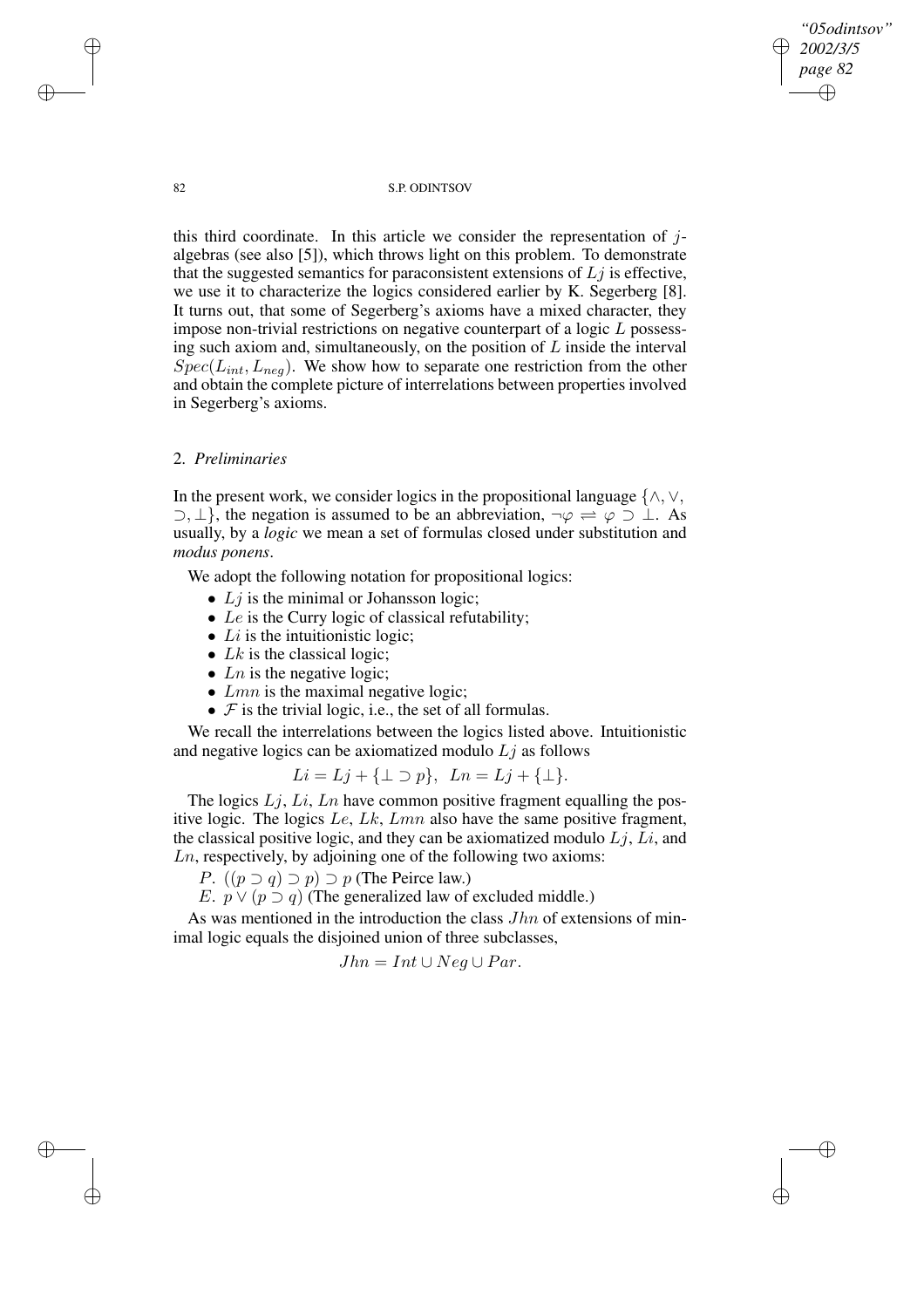It turns out that logics of these subclasses form intervals in Jhn considered as a lattice of logics, and six logics defined above are the end-points of these intervals.

*Proposition* 2.1: [3] For any logic  $L \in Par$  the following equivalences hold:

(1)  $L \in Int \iff Li \subseteq L \subseteq Lk$ ;

✐

✐

✐

✐

(2)  $L \in Neg \iff Ln \subseteq L \subseteq Lmn;$ (3)  $L \in Par \iff Li \subseteq L \subseteq Le$ .

Below we give a few definitions and facts concerning the algebraic semantics for propositional logics. The detailed information can be found in [6, 7].

Let A be an algebra of the language  $\{ \vee, \wedge, \supset, \perp, 1 \}$  ( $\{ \vee, \wedge, \supset, 1 \}$ ) with an additional constant 1 for the only distinguished element. An arbitrary map  $V: \{p_0, p_1, ...\} \rightarrow A$  from the set of propositional variables to the universe of A is called an A-*valuation.* Each A-valuation extends naturally to the set of all formulae. A formula  $\varphi$  is *true* in A, or is an *identity* of A, and we write  $A \models \varphi$ , if  $V(\varphi) = 1$  for any A-valuation V.

Obviously, the set  $LA = {\varphi}A \models \varphi$  of formulae is a logic, which we call a *logic of* A. A *logic of the class of algebras*  $K$  is the intersection of logics of algebras in  $K$ ,

$$
L\mathcal{K} = \bigcap \{LA | A \in \mathcal{K}\}.
$$

The algebra A is a *model for* a logic L if  $L \subseteq LA$ . If also  $L = LA$ , we say that A is a *characteristic model for* L. Every logic in Jhn has a characteristic model ([7, Ch. III, Sec. 3]).

By a *j-algebra* we mean an algebra  $A = \langle A, \wedge, \vee, \supset, \perp, 1 \rangle$  such that the algebra  $\langle A, \wedge, \vee, \supset, 1 \rangle$  is an implicative lattice and the constant  $\perp$  is interpreted as an arbitrary element of the universe A.

A *Heyting algebra* is a j-algebra with the least element ⊥. A *negative algebra* is a *j*-algebra with the greatest element  $\bot$ , i.e.,  $\bot = 1$ .

We call a *Peirce algebra* an implicative lattice satisfying the identity P (or, equivalently, E). A *Peirce-Johansson algebra* or, shortly, pj*-algebra* (*negative Peirce algebra*, *Boolean algebra*) is a j-algebra (respectively, negative algebra, Heyting algebra) satisfying the identity P.

All classes of algebras defined above form varieties, which define the following logics.

- $L_j$  is the logic of the variety of j-algebras.
- $Li$  is the logic of the variety of Heyting algebras.
- Ln is the logic of the variety of negative  $i$ -algebras.

"05odintsov" 2002/3/5 page 83

✐

✐

✐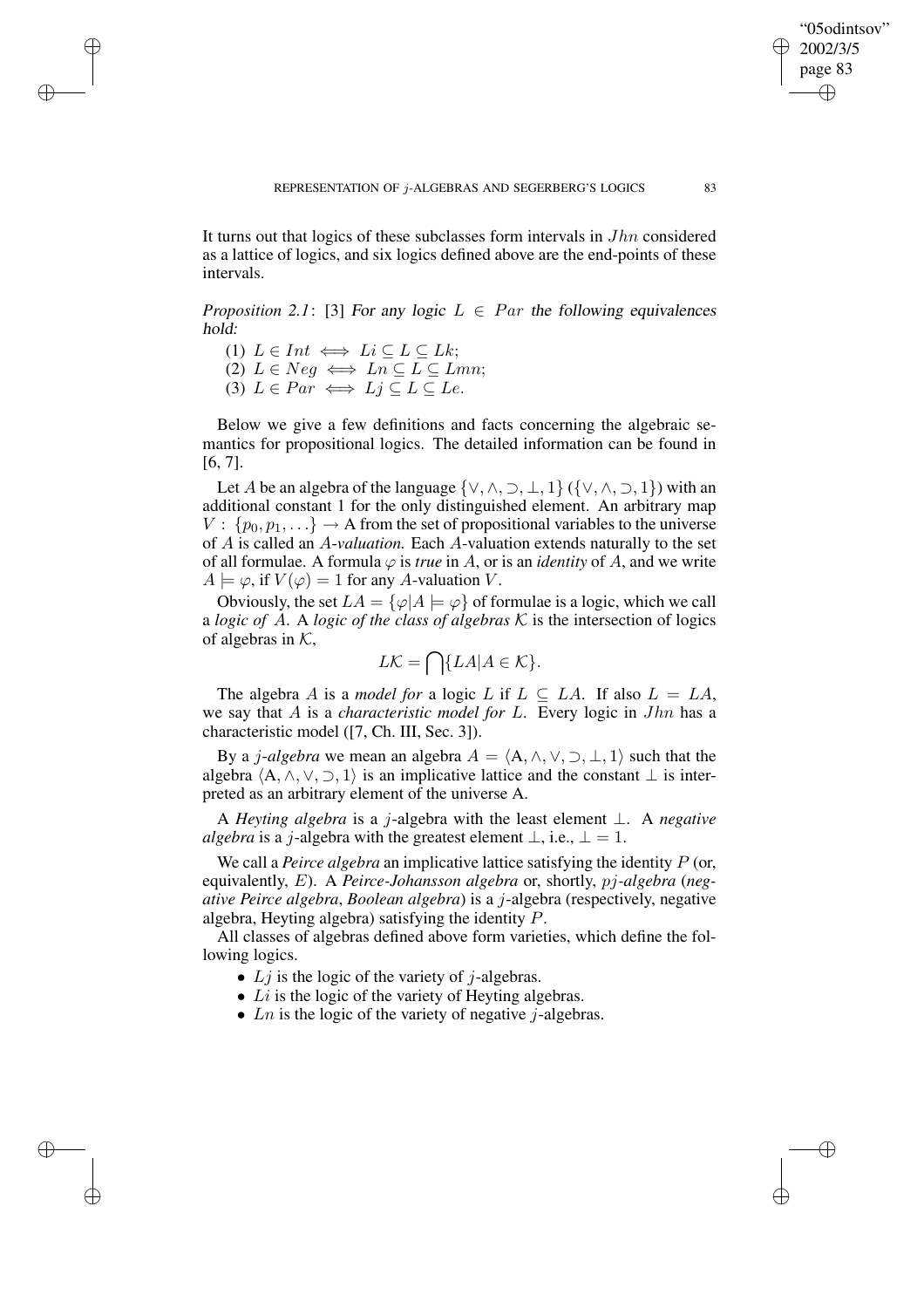✐

#### 84 S.P. ODINTSOV

- Le is the logic of the variety of  $pi$ -algebras.
- $Lk$  is the logic of the variety of Boolean algebras.
- $Lmn$  is the logic of the variety of negative Peirce algebras.

For a j-algebra  $A = \langle A, \vee, \wedge, \supset, \perp, 1 \rangle$ , we put  $A^{\perp} \rightleftharpoons \{b \in A \mid b \geq \perp\}$ and  $A_{\perp} = \{b \in A \mid b \leq \perp\}$ . The set  $A^{\perp}$  is obviously closed under the operations of A, and we can define a j-subalgebra  $A^{\perp}$  of A with the universe  $A^{\perp}$ . Obviously,  $A^{\perp}$  is a Heyting algebra. Except for the case  $\perp = 1$ , the set A<sub>⊥</sub> forms a sublattice, but not a j-subalgebra of A, because A<sub>⊥</sub> is not closed under the implication. However, the operation  $x \supset_{\perp} y = (x \supset y) \wedge \perp$ turns A<sub>⊥</sub> into a j-algebra with unit element  $\perp$ , i.e., into a negative algebra. Denote this negative algebra by  $A_{\perp}$ .

We will call the just defined Heyting algebra  $A^{\perp}$  and negative algebra  $A_{\perp}$ the *upper* and *lower algebras associated* with a j-algebra A.

For arbitrary *j*-algebra  $A$  and Heyting algebra  $B$  such that they have disjoined universes we will denote by  $A \oplus B$  a j-algebra obtained by identifying the greatest element of  $A$  and the least element of  $B$ . Of course, the contradiction of A will play the role of  $\perp$  in the resulting algebra  $A \oplus B$ .

Now we associate with an arbitrary extension  $L$  of minimal logic a pair of logics one of which is intermediate and the other is negative. These logics will be called intuitionistic and negative counterparts of  $L$ . It will be done so that upper (lower) algebras of models of  $L$  will be models of intuitionistic (negative) counterpart of L.

We define the following translation. If  $\varphi(p_0, \ldots, p_n)$  is a formula in propositional variables  $p_0, \ldots, p_n$ , then  $I(\varphi) \stackrel{\sim}{\Rightarrow} \varphi(p_0 \vee \perp, \ldots, p_n \vee \perp)$ .

For  $L$  extending  $Lj$ , we define

 $L_{int} \rightleftharpoons {\varphi \mid L \vdash I(\varphi)}, L_{neg} \rightleftharpoons {\varphi \mid L \vdash \bot \supset \varphi}.$ 

It can be easily seen that  $L_{int}$  and  $L_{neg}$  are logics. We call  $L_{int}$  and  $L_{neg}$ *intuitionistic* and *negative counterparts* of the logic L, respectively.

In the following proposition we list some simple properties of the notions introduced above.

## *Proposition 2.2*: [4]

(1) For any  $L \in Par$ , we have  $L_{int} \in Int$ ,  $L_{neg} \in Neg$ , and the following equalities hold

 $L_{int} = L + {\{\perp\supset p\}}$  and  $L_{neg} = L + {\{\perp\}}$ .

- (2)  $L \in Int$  if and only if  $L \neq \mathcal{F}$ ,  $L = L_{int}$ , and  $L_{neg} = \mathcal{F}$ .
- (3)  $L \in Neg$  if and only if  $L \neq \mathcal{F}$ ,  $L = L_{neg}$ , and  $L_{int} = \mathcal{F}$ .
- (4) If  $L_j \subseteq L^1 \subseteq L^2$ , then  $L^1_{int} \subseteq L^2_{int}$  and  $L^1_{neg} \subseteq L^2_n$
- (4) If  $L_j \subseteq L \subseteq L$ , then  $L_{int} \subseteq L_{int}$  and  $L_{neg} \subseteq L_{neg}$ .<br>(5) If  $L \subseteq L_1 \in Int$ , then  $L_{int} \subseteq L_1$ .

✐

✐

✐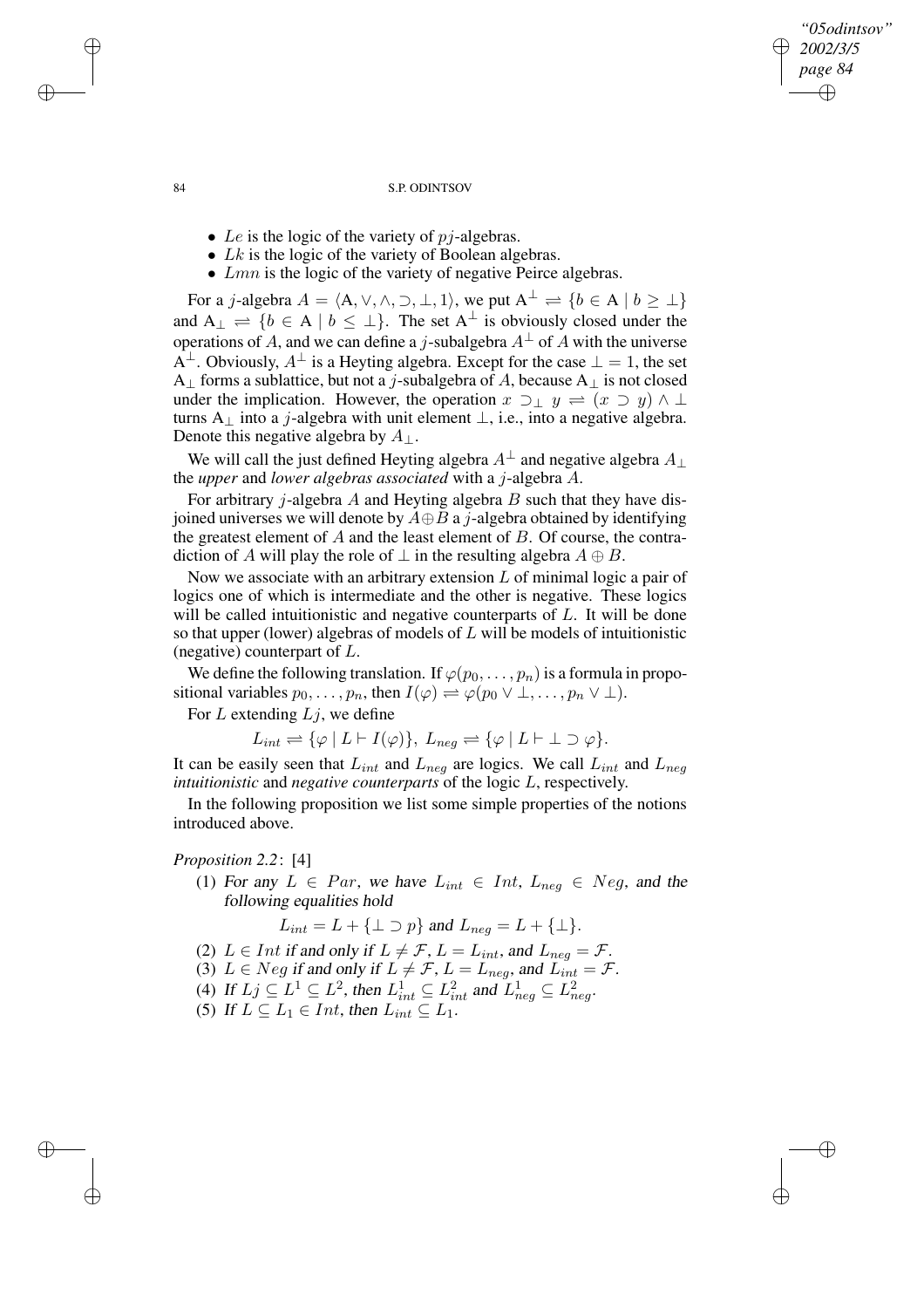REPRESENTATION OF j-ALGEBRAS AND SEGERBERG'S LOGICS 85

(6) If 
$$
L \subseteq L_1 \in Neg
$$
, then  $L_{neg} \subseteq L_1$ .

We can see, in particular, that  $L_{int}$  is the least intermediate logic containing  $L$ , and  $L_{neg}$  is the least negative logic with the same property.

*Proposition* 2.3: [4] Let  $L \in Jhn$ . The following assertions are true.

- (1) If A is a model for L, then  $A^{\perp} \models L_{int}$  and  $A_{\perp} \models L_{neg}$ .
- (2) If A is a characteristic model for L, then  $LA^{\perp} = L_{int}$  and  $LA_{\perp} =$  $L_{neq}$ .

Further, consider the classes of logics with the given intuitionistic and negative counterparts. For  $L_1 \in Int$  and  $L_2 \in Neg$ , we define

 $Spec(L_1, L_2) \rightleftharpoons \{L \supseteq Lj \mid L_{int} = L_1, L_{neg} = L_2\}.$ 

We define also the logic

✐

✐

✐

✐

$$
L_1 * L_2 \rightleftharpoons L_j + \{I(\varphi), \perp \supset \psi \mid \varphi \in L_1, \ \psi \in L_2\},\
$$

which we will call a *free combination* of  $L_1$  and  $L_2$ .

*Proposition* 2.4: [4] Let  $L_1 \in Int$  and  $L_2 \in Neg$ . Then  $Spec(L_1, L_2) = [L_1 * L_2, L_1 \cap L_2].$ 

The next proposition allows to write axioms for  $L_1 * L_2$  relative to  $L_j$ given the axiomatics of  $L_1$  relative to  $Li$  and of  $L_2$  relative to  $Ln$ .

*Proposition* 2.5: [4] Let  $L_1 \in Int$ ,  $L_1 = Li + \{\varphi_i \mid i \in I\}$  and  $L_2 \in Neg$ ,  $L_2 = Ln + \{\psi_j \mid j \in J\}$ . Then

$$
L_1 * L_2 = Lj + \{ I(\varphi_i), \perp \supset \psi_j \mid i \in I, j \in J \}.
$$

A semantical characterization of a free combination of logics is given in the following

*Proposition* 2.6: [4] Let  $L_1 \in Int$ ,  $L_2 \in Neg$ , and let A be an arbitrary *j*-algebra. Then  $A \models L_1 * L_2$  if and only if  $A^{\perp} \models L_1$  and  $A_{\perp} \models L_2$ .

As we can see from Proposition 2.4 the class of  $Lj$ -extensions decomposes into a union of disjoint intervals

$$
Jhn = \bigcup \{Spec(L_1, L_2) \mid L_1 \in Int, L_2 \in Neg\}.
$$

In this way, the investigation of the class of  $Lj$ -extensions is reduced to the problem what is the structure of the interval  $Spec(L_1,L_2)$  for the given intermediate logic  $L_1$  and negative logic  $L_2$ .

"05odintsov" 2002/3/5 page 85

✐

✐

✐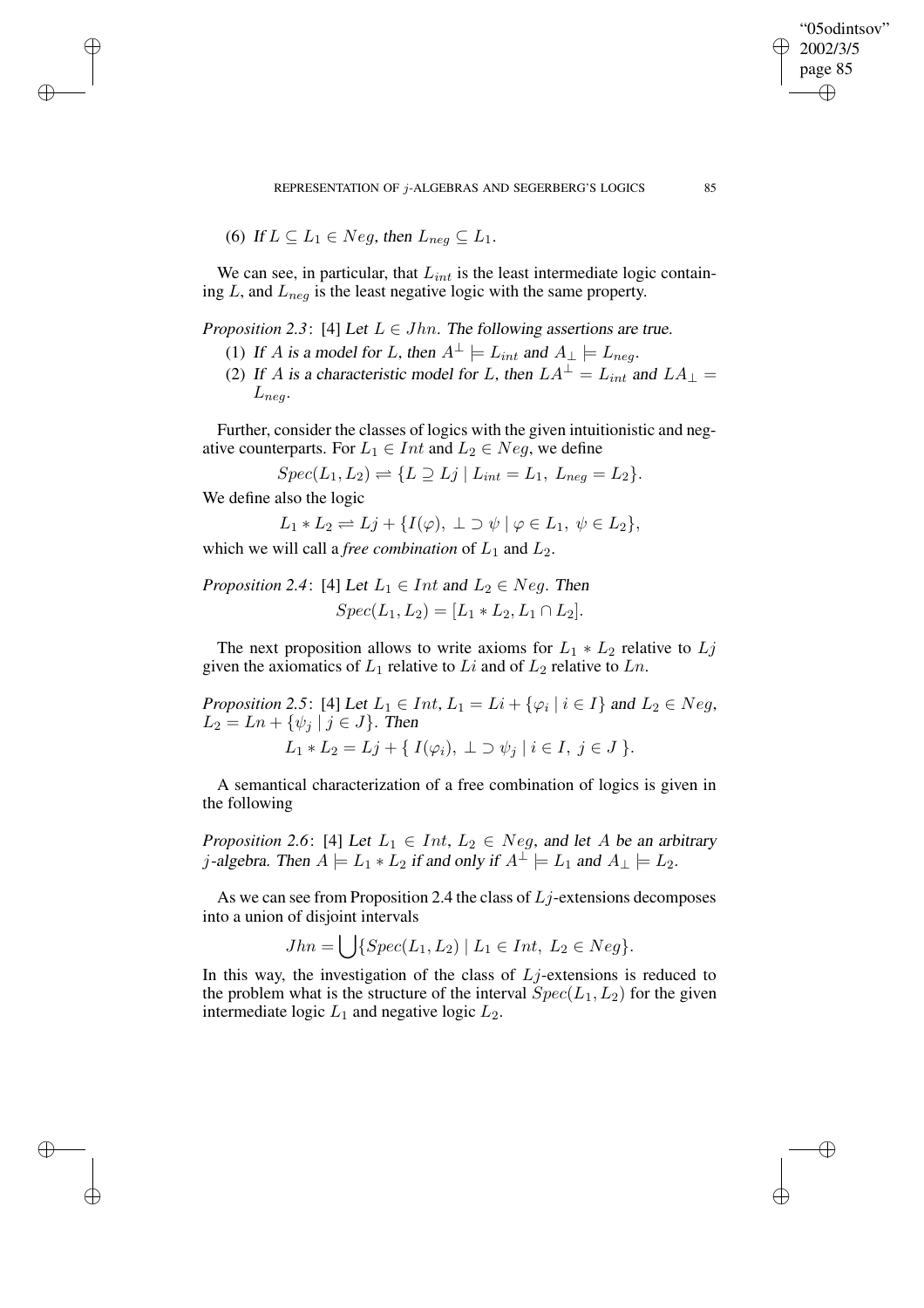✐

#### 86 S.P. ODINTSOV

Further, note that upper points of intervals  $Spec(L_1,L_2)$  also form an interval in the lattice  $Jhn$ , namely,  $[Le', Le]$ , where  $Le'$  is the logic axiomatized modulo  $L<sub>j</sub>$  via one of the two following axioms

$$
E'. \perp \vee (\perp \supset p).
$$
  

$$
D'. (p \vee \perp \supset q \vee \perp) \supset ((p \supset q) \vee \perp).
$$

*Proposition* 2.7: [4] Let  $A$  be a  $j$ -algebra.  $A$  is a model for  $Le'$  if and only if one of the following equivalent conditions holds.

- (1) The mapping  $\varepsilon(x) = x \vee \bot$  defines an epimorphism of j-algebra A onto Heyting algebra  $A^{\perp}$ .
- (2) The mapping  $\lambda(x) = (x \vee \bot, x \wedge \bot)$  determines an isomorphism of j-algebras A and  $A^{\perp} \times A_{\perp}$ .

*Corollary* 2.8: [4] Let  $L \in Jhn$ . Then  $Le' \subseteq L \subseteq Le$  if and only if  $L = L_1 \cap L_2$ , where  $L_1 \in Int$  and  $L_2 \in Neg$ .

Of course, if under the assumptions of the last corollary we have  $L =$  $L_1 \cap L_2$ , then  $L_1 = L_{int}$  and  $L_2 = L_{neg}$ .

Consider the following substitutional instance of the Peirce law:

 $P'.((\perp \supset p) \supset \perp) \supset \perp = \neg \neg (\perp \supset p).$ 

We call the logic  $Lg \rightleftharpoons Lj + {P'}$  *Glivenko's logic*. In [8, p. 46], it was mentioned that Glivenko's logic is the weakest one in which  $\neg\neg\varphi$  is derivable whenever  $\varphi$  is derivable in classical logic. Unfortunately, this work contains neither the proof of this assertion, nor any further reference. In [4], we gave a proof of this statement based on the following characterization of models for Lg.

For a Heyting algebra A, we denote by  $\nabla_A$  its filter of dense elements and by  $\mathcal{R}(A)$  the Boolean algebra of its regular elements. Recall that  $\nabla_A = \{a \in A\}$  $A \mid \neg \neg a = 1$ ,  $\mathcal{R}(A) = \{a \in A \mid a \lor \neg a = 1\}$ , and that the Boolean algebra of regular elements is isomorphic to quotient algebra of A with respect to the filter of dense elements,  $\mathcal{R}(A) \cong A/\nabla_A$ .

*Proposition 2.9*: [4] Let A be <sup>a</sup> j-algebra. Then A is <sup>a</sup> model for Lg if and only if  $\bot \vee (\bot \supset a) \in \nabla_{A^{\bot}}$  for any  $a \in A$ .

The logic  $Lg$  provides an example of a logic different from the end-points of the interval  $Spec(Lg_{int},Lg_{neg}) = Spec(Li,Ln)$ .

In conclusion of this section we say a few words about the Kripke style semantics for minimal logic and its extensions. More detailed information can be found in [8].

✐

✐

✐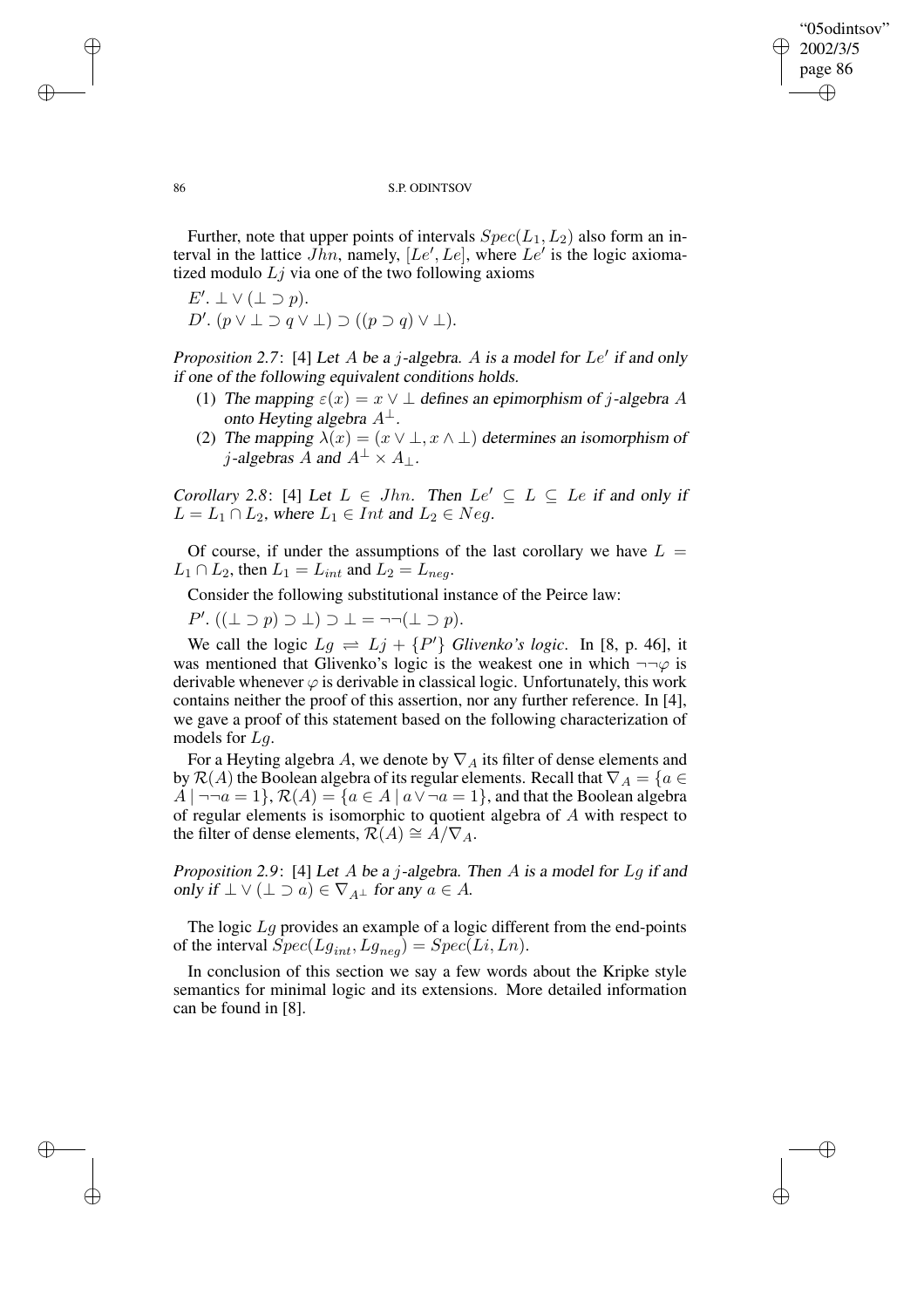We call *Kripke j*-frame, or simply *j*-frame, a triple  $W = \langle W, \sqsubseteq, Q \rangle$ , where W is a set of possible worlds,  $\sqsubseteq$  is an accessibility relation such that  $\langle W, \square \rangle$  is an ordinary Kripke frame for intuitionistic logic, i.e., a partially ordered set, and  $Q \subseteq W$  is a cone with respect to  $\subseteq$ , which we will call the cone of *innormal worlds*. Worlds lying out of Q are called *normal*. As usual, *valuation*  $v$  of a  $j$ -frame  $W$  is a mapping from the set of propositional variables to the set of cones of the ordering  $\langle W, \sqsubseteq \rangle$ . *Model*  $\mu = \langle W, v \rangle$  is a pair consisting of a *j*-frame and its valuation. We say also in this case that  $\mu$ is a model on W.

For a model  $\mu = \langle W, v \rangle$ , where  $W = \langle W, \sqsubseteq, Q \rangle$ , an element  $x \in W$ , and a formula  $\varphi$ , we define the relation  $\mu \models_x \varphi$  by induction on the structure of formulas in a way similar to that for ordinary Kripke frames for intuitionistic logic. The only exception is the case of the constant ⊥:

$$
\mu \models_x \bot \Leftrightarrow x \in Q.
$$

We will read  $\mu \models_x \varphi$  as "a formula  $\varphi$  is true at a world (or at a point) x in a model  $\mu$ ". As usually, we say that a formula  $\varphi$  is *true* on a model  $\mu = \langle W, v \rangle, \mu \models \varphi$ , if for all  $x \in W$  the relation  $\mu \models_x \varphi$  holds. A formula  $\varphi$  is *true* on *a* j-frame  $W$ ,  $W \models \varphi$ , if it is true on a model  $\langle W, v \rangle$  for an arbitrary valuation v of the j-frame W. A formula  $\varphi$  is *valid on the class* K of Kripke j-frames if  $W \models \varphi$  for any j-frame  $W \in \mathcal{K}$ .

We say that a *j*-frame W is a *model for* a logic  $L \in Jhn$ ,  $W \models L$ , if  $\mathcal{W} \models \varphi$  for all  $\varphi \in L$ . For a class of j-frames K we put  $L\mathcal{K} \rightleftharpoons {\varphi \mid \forall \mathcal{W} \in L}$  $\mathcal{K}(\mathcal{W} \models \varphi)\}.$ 

We say that  $L \in Jhn$  is *characterized* by the class of *j*-frames K if  $L =$  $LK$ .

We will call a *j*-frame  $W = \langle W, \sqsubseteq, Q \rangle$  *normal* if  $Q = \emptyset$ , i.e., if all worlds of this frame are normal. It is clear that normal  $j$ -frames can be identified with ordinary Kripke frames for intuitionistic logic. We call a j-frame  $W =$  $\langle W, \sqsubseteq, Q \rangle$  *innormal* if  $Q = W$ , i.e. if all worlds are innormal. Finally, a j-frame  $W = \langle W, \sqsubseteq, Q \rangle$  will be called identical if the accessibility relation  $\sqsubseteq$  coincides with the identity relation on  $W$ ,  $\sqsubseteq$  =  $id_W$ . Let Nor denote the class of all normal *j*-frames,  $Inn$  the class of all innormal *j*-frames, and Id the class of all identical frames.

We define also the following classes of *j*-frames. Let  $W = \langle W, \square, Q \rangle$  be a j-frame. We say that W is *separated* if

$$
\forall x, y \in W \, ((x \not\in Q \land y \in Q) \Rightarrow x \sqsubseteq y.
$$

And we say that W is *closed* if

✐

✐

✐

✐

$$
\forall x, y \in W \, (x \notin Q \land y \in Q) \Rightarrow \neg (x \sqsubseteq y).
$$

"05odintsov" 2002/3/5 page 87

✐

✐

✐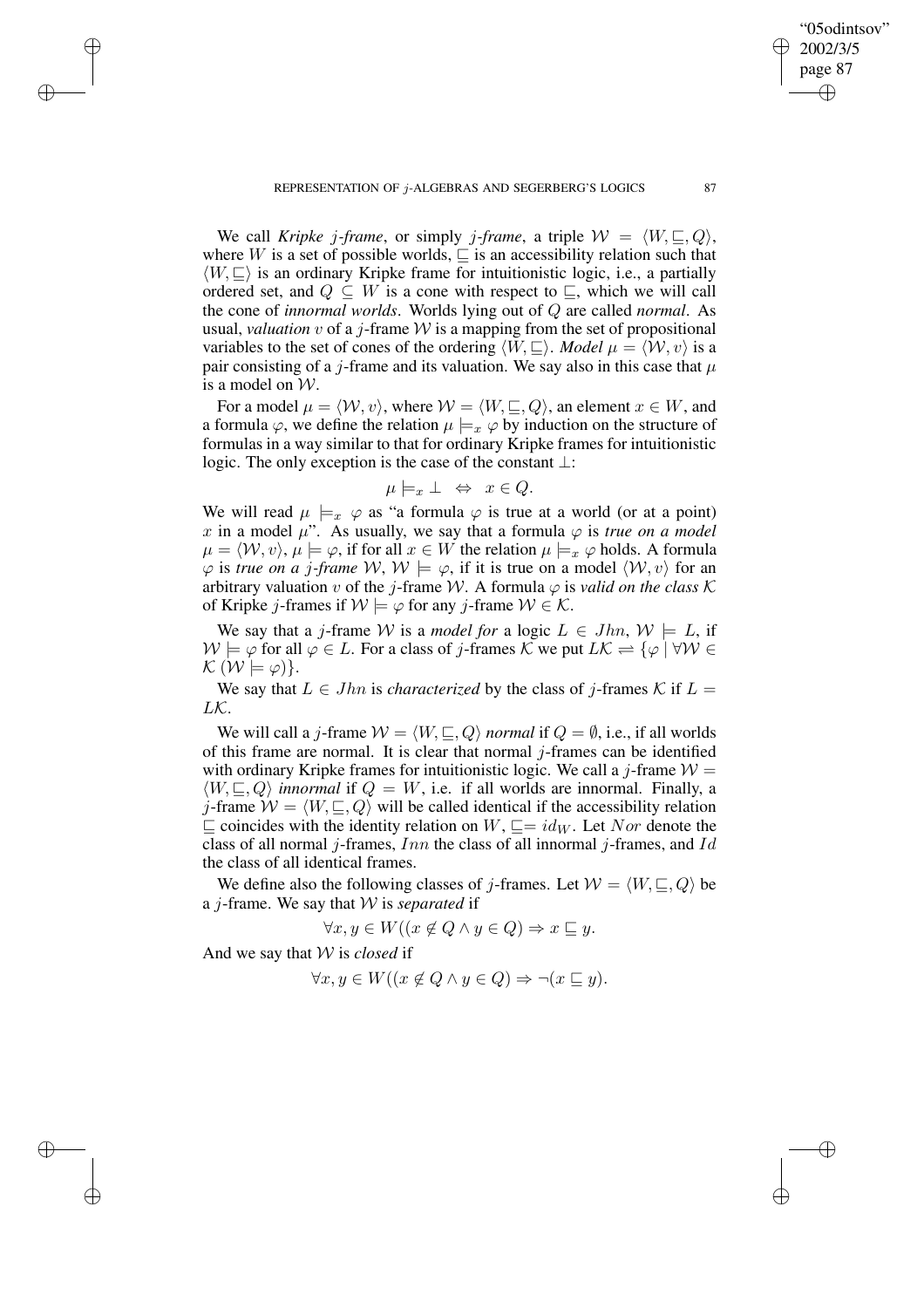✐

## 88 S.P. ODINTSOV

Denote by  $Sep$  the class of all separated j-frames and by  $Cl$  the class of all closed j-frames.

The classes of j-frames defined above characterize the following logics.

*Proposition 2.10*: [8]

- (1) The logic  $Lj$  is characterized by the class of all j-frames.
- (2) The logic  $Li$  is characterized by the class Nor.
- (3) The logic  $Ln$  is characterized by the class  $Inn$ .
- (4) The logic Le is characterized by the class  $Id$ .
- (5) The logic Lk is characterized by the class  $Nor \n A.$
- (6) The logic  $Lmn$  is characterized by the class  $Inn \cap Id$ .
- (7) The logic  $Ljl' \rightleftharpoons Lj + \{(p \supset \bot) \vee (\bot \supset p)\}$  is characterized by the class Sep.
- (8) The logic  $Le'$  is characterized by the class Cl.

The given below characterization of Glivenko's logic was obtained by P. Woodruff [9] and used later by R. Goldblatt [2] to prove the decidability of Lg.

A *j*-frame  $W = \langle W, \sqsubseteq, Q \rangle$  is called *dense* if

$$
\forall x \in W \, (x \notin Q \Rightarrow \exists y \sqsupseteq x \forall z \sqsupseteq y \, (z \notin Q)).
$$

The class of all dense  $j$ -frames will be denoted by  $Den$ .

*Proposition 2.11*: [9] The logic Lg is characterized by the class Den.

## 3. *Representation of* j*-algebras*

In this section we give a convenient representation of  $j$ -algebras, which allow to describe classes of models for logics different from the end-points of intervals of the form  $[L_1 * L_2, L_1 \cap L_2]$ , where  $L_1 \in Int$  and  $L_2 \in Neg$ . We can see from the results cited in the previous section that an intersection  $L_1 \cap L_2$  of intermediate and negative logics is characterized by the class of all direct products of the form  $A \times B$ , where A is a Heyting algebra being a model for the logic  $L_1$  and  $B$  is a negative algebra modelling  $L_2$ . Indeed, according to Corollary 2.8 the intersection  $L_1 \cap L_2$  extends the logic  $Le'$ , in which case any model A of  $L_1 \cap L_2$  is isomorphic to the direct product  $A^{\perp} \times A_{\perp}$  by Proposition 2.7. It remains to note that  $L_1 = (L_1 \cap L_2)_{int}$  and  $L_2 = (L_1 \cap L_2)_{\text{neq}}$  in view of Proposition 2.4, and so by Proposition 2.3, we have  $A^{\perp} \models L_1$  and  $A_{\perp} \models L_2$ .

At the same time, the free combination of logics,  $L_1 * L_2$ , is characterized by the class of all j-algebras A such that the upper algebra  $A^{\perp}$  is a model for

✐

✐

✐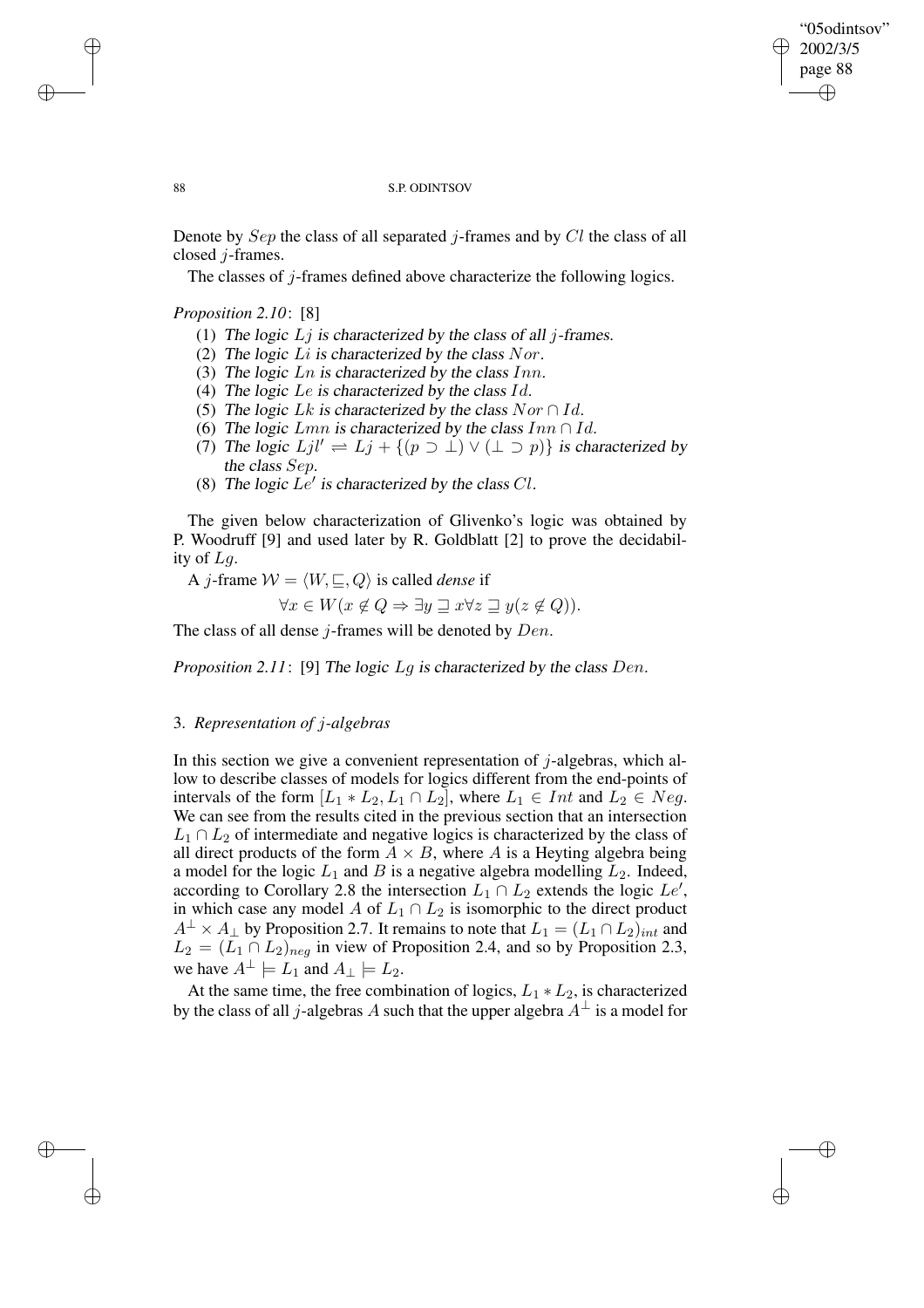the logic  $L_1$  and the lower algebra  $A_1$  models  $L_2$  (see Proposition 2.6). At this point the following question arises. If a Heyting algebra  $B$  and negative algebra C are given, what is the difference between an arbitrary  $j$ -algebra A with the condition  $A^{\perp} \cong B$  and  $A_{\perp} \cong C$  and the direct product of algebras  $B \times C$ ? Proposition 2.9 allows us to assume that the elements of the form  $\perp \vee (\perp \supset \hat{a})$ , where  $a \in A_{\perp}$  will play a special role in the structure of a j-algebra A.

*Proposition* 3.1: Let A be an arbitrary *j*-algebra and the mapping  $f_A$ :  $A_{\perp} \to A^{\perp}$  is given by the rule  $f_A(x) = \perp \vee (\perp \supset x)$ . Then the following two conditions are met.

- (1) The mapping  $f_A : A_\perp \to A^\perp$  is a semilattice homomorphism preserving the meet  $\wedge$  and the greatest element,  $f_A(\perp) = 1$ .
- (2) The image of the embedding  $\lambda_{\perp}: A \to A^{\perp} \times A_{\perp}$ , where  $\lambda_{\perp}(x) =$  $(x \vee \bot, x \wedge \bot)$ , is the following

$$
\lambda_{\perp}(A) = \{(x, y) \mid x \le f_A(y), x \in A^{\perp}, y \in A_{\perp}\}.
$$

*Proof.* 1. For brevity, we omit the lower index in the denotation  $f_A$ . We have  $f(\perp) = \perp \vee (\perp \supset \perp) = 1$ . Further,

$$
f(y_1) \wedge f(y_2) = (\perp \vee (\perp \supset y_1)) \wedge (\perp \vee (\perp \supset y_2)) =
$$

 $= \perp \vee ((\perp \supset y_1) \wedge (\perp \supset y_2)) = \perp \vee (\perp \supset y_1 \wedge y_2) = f(y_1 \wedge y_2).$ 

We have thus verified that  $f$  is a semilattice homomorphism preserving the unit element.

2. If  $a \in A$ , then  $(a \vee \bot, a \wedge \bot) \in \lambda_{\perp}(A)$  and the inequality  $a \vee \bot \leq$  $\perp \vee (\perp \supset a \wedge \perp)$  holds. The latter can be checked, for example, by proving in Lj the formula  $p \vee \perp \supset \perp \vee (\perp \supset p \wedge \perp)$ . Thus, the inclusion

$$
\lambda_{\perp}(A) \subseteq \{(x, y) \mid x \le f(y), \ x \in A^{\perp}, \ y \in A_{\perp}\}\
$$

is proved. Now, let  $x, y \in A$ ,  $x \geq \bot$ ,  $y \leq \bot$ , and  $x \leq \bot \vee (\bot \supset y)$ . We show that there exists an element  $a \in A$  such that  $x = a \vee \perp$  and  $y = a \wedge \perp$ . Put  $a = x \wedge (\perp \supset y)$ , then  $a \vee \perp = (\perp \vee x) \wedge (\perp \vee (\perp \supset y)) = x \wedge (\perp \vee (\perp \supset y))$ y)) = x and also  $a \wedge \bot = x \wedge (\bot \supset y) \wedge \bot = \bot \wedge (\bot \supset y) = y$ . The inverse inclusion is also checked.

The proposition is proved.

✐

✐

✐

✐

As we can see from the above proposition, every  $j$ -algebra  $A$  determine a triple  $(A^{\perp}, A_{\perp}, f_A)$  consisting of Heyting algebra, negative algebra, and semilattice homomorphism. Now, let us take a triple  $(B, C, f : C \rightarrow B)$ , where  $B$  is an arbitrary Heyting algebra,  $C$  an arbitrary negative algebra, and f an arbitrary semilattice homomorphism from  $C$  to  $B$  preserving the meet and the greatest element. Starting from this triple we try to construct a j-algebra  $A$ , the upper and lower algebras of which are isomorphic to  $B$ 

"05odintsov" 2002/3/5 page 89

✐

✐

✐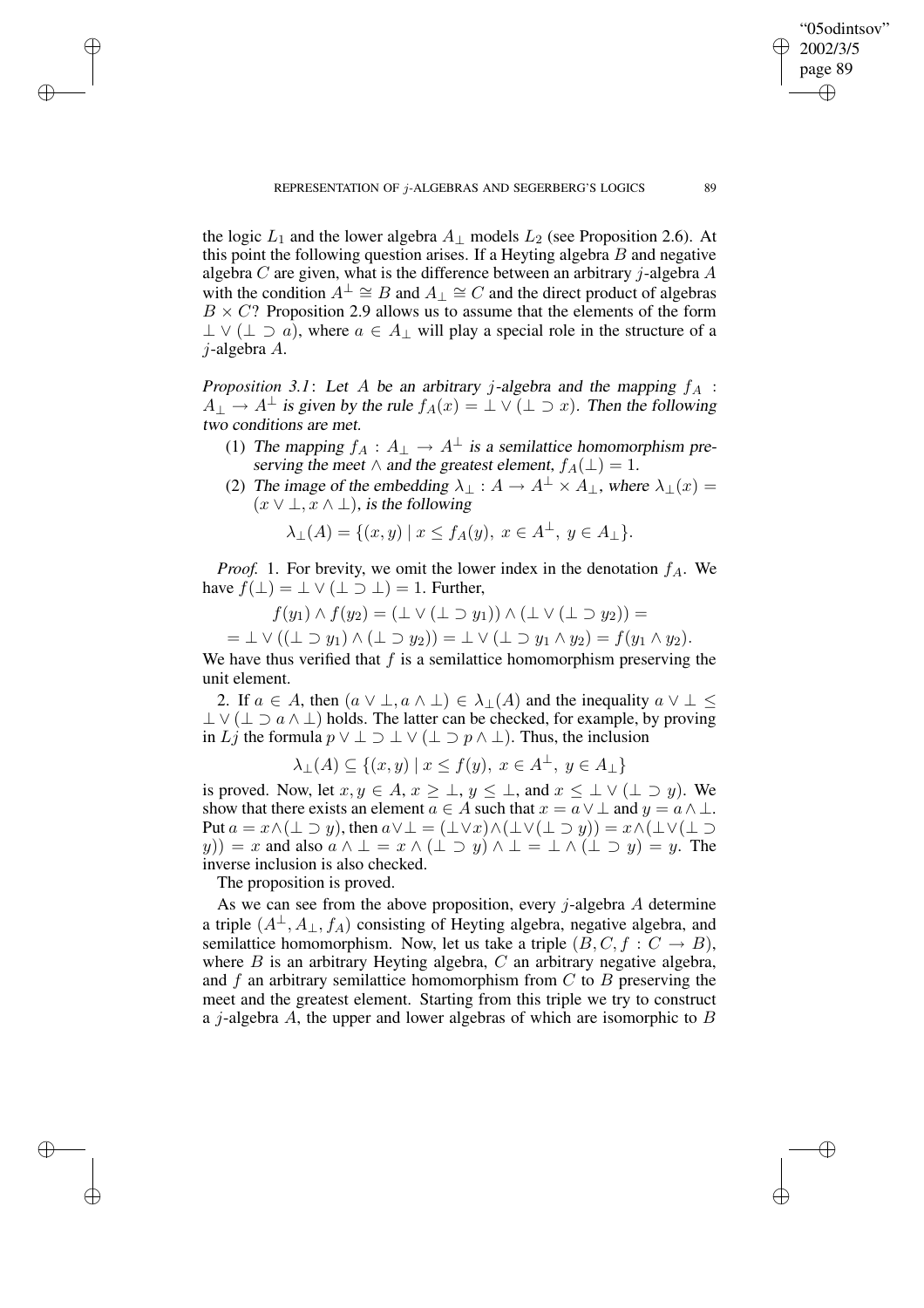✐

#### 90 S.P. ODINTSOV

and C, respectively, and the mapping  $f_A$  is induced in a natural way by the homomorphism f.

Define a lattice  $B \times_f C$  as a sublattice of the direct product  $B \times C$  with the universe

$$
B \times_f C \rvert \rightleftharpoons \{(x, y) \mid x \in B, y \in C, x \le f(y)\}.
$$

This is really a sublattice, because the mapping  $f$  preserves the meet and, hence, the ordering, which easily imply the relation  $f(y_1 \vee y_2) \leq f(y_1) \vee$  $f(y_2)$ . From the latter immediately follows that the set  $|B \times fC|$  is closed under componentwise lattice operations on the direct product of the lattices. As we can see from the proposition below, this lattice can be considered as a j-algebra.

*Proposition* 3.2: Let B, C, f, and  $A \rightleftharpoons B \times_f C$  be as above. The lattice A has <sup>a</sup> natural structure of <sup>a</sup> j-algebra, where the pseudocomplement operation is given by the rule

$$
(x_1, y_1) \supset (x_2, y_2) = ((x_1 \supset x_2) \wedge f(y_1 \supset y_2), y_1 \supset y_2),
$$

whereas the unit element and the contradiction in A satisfy the following relations:  $1_A = (1_B, \perp_C)$  and  $\perp_A = (\perp_B, \perp_C)$ . Moreover, the following holds:  $B \cong A^{\perp}$ ,  $C \cong A_{\perp}$ , and these isomorphisms are given by the rules  $x \mapsto (x, \perp_C)$ ,  $x \in B$ , and  $y \mapsto (\perp_B, y)$ ,  $y \in \overline{C}$ , respectively. Finally, for all  $y \in C$ , we have  $(f(y), \perp_C) = \perp_A \vee (\perp_A \supset (\perp_B, y)) = f_A((\perp_B, y)).$ 

*Proof.* First, we check that the pseudocomplement operation is well-defined. Let  $b_1, b_2 \in B$ ,  $c_1, c_2 \in C$ ,  $b_1 \leq f(c_1)$ , and  $b_2 \leq f(c_2)$ . The element  $(b_1, c_1) \supset (b_2, c_2)$ , if it is defined, must be greatest among the elements  $(x, y)$ ,  $x \le f(y)$ , such that  $(b_1, c_1) \wedge (x, y) \le (b_2, c_2)$ . This is equivalent to the relations  $x \le (b_1 \supset b_2) \wedge f(y)$  and  $y \le c_1 \supset c_2$ . Taking into account that  $f$  preserves the ordering we immediately obtain that the element  $((b_1 \supset b_2) \wedge f(c_1 \supset c_2), c_1 \supset c_2)$  is the desired pseudocomplement.

All other relations, except the last, are trivial. Check the last relation using the obtained formula for pseudocomplement. We have

$$
\bot_A \vee (\bot_A \supset (\bot_B, y)) = (\bot_B, \bot_C) \vee ((\bot_B, \bot_C) \supset (\bot_B, y)) =
$$
  

$$
(\bot_B, \bot_C) \vee (1_B \wedge f(\bot_C \supset y), \bot_C \supset y) =
$$
  

$$
(\bot_B, \bot_C) \vee (f(y), y) = (f(y), \bot_C).
$$

The proof is complete.

As we can see from the above considerations, to define the class of  $j$ algebras characterizing some extension  $L$  of minimal logic we must choose a class of Heyting algebras and a class of negative algebras isomorphic, respectively, to upper and lower algebras associated with models of the logic L. In this way we fix intuitionistic and negative counterparts of the logic L.

✐

✐

✐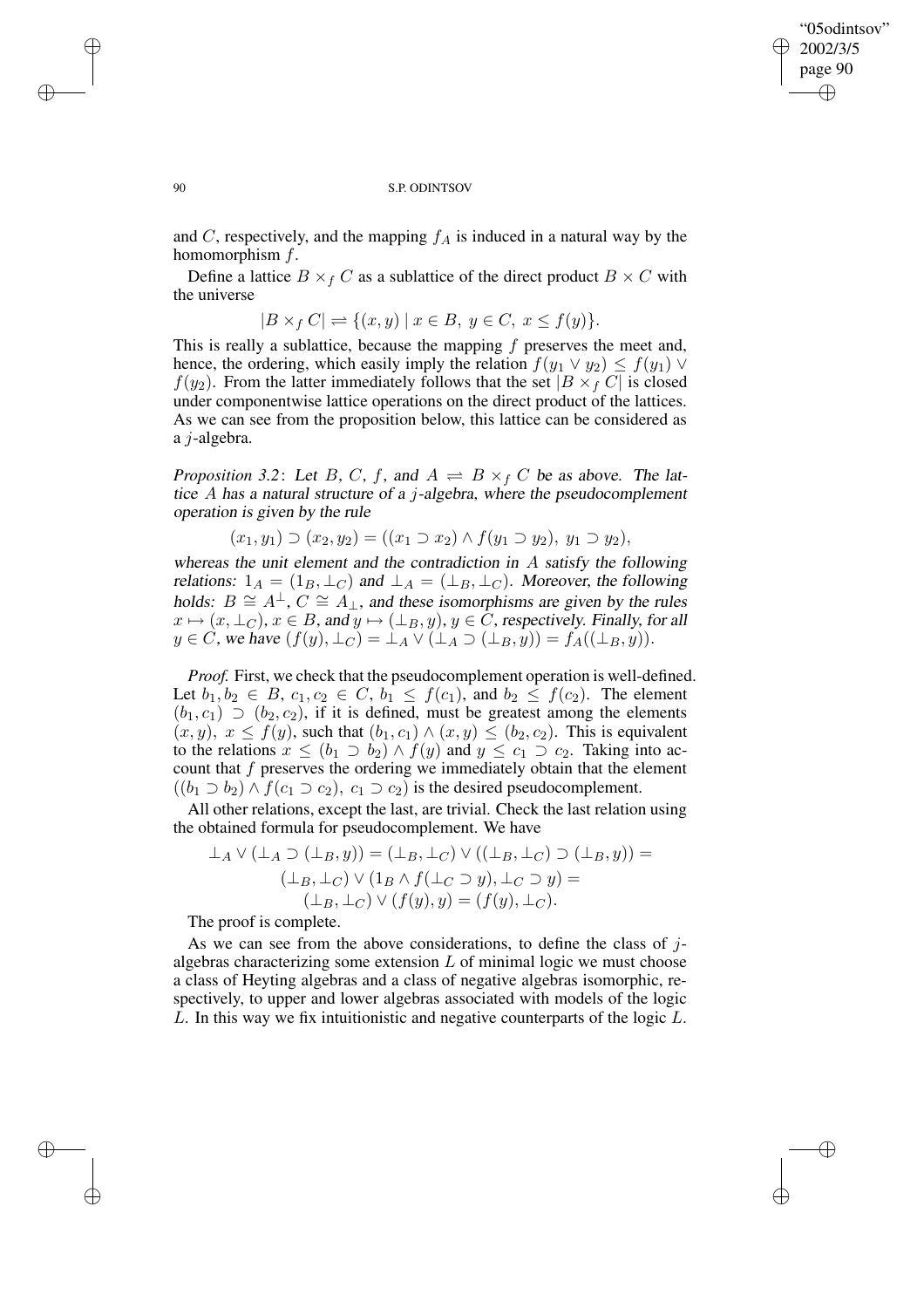Moreover, to determine the place of L inside the interval  $[L_{int} * L_{neg}, L_{int} \cap$  $L_{neq}$ , we must distinguish in one or another way the class of admissible homomorphisms from negative algebras into Heyting ones. In no restrictions are imposed on the class of homomorphisms, we obtain the free combination of intermediate and negative logics characterized by selected classes of Heyting and negative algebras (see Proposition 2.6). If we admit only homomorphisms identically equal to the unit element, we obtain the intersection  $L_{int} \cap L_{neg}$ . Indeed, a j-algebra  $A \times_f B$  coincides with the direct product  $A \times B$  if and only if  $f(y) = 1$  for all  $y \in B$ .

It is interesting to consider logics different from intersections and free combinations of intermediate and negative logics, i.e. logics lying inside intervals of the form  $Spec(L_1,L_2)$ . Numerous examples of such logics will be treated in the next section.

## 4. *Segerberg's logics and their semantics*

✐

✐

✐

✐

In this subsection using the representation for  $j$ -algebras obtained above we describe the algebraic semantics for logics studied previously by K. Segerberg [8], who characterized these logics in terms of Kripke semantics. Except for the logic  $Lj$  itself K. Segerberg [8] considered logics obtained by adding to  $L<sub>j</sub>$  one or several axioms from the list below.

I. 
$$
\bot \supset p
$$
  
\nK.  $\neg p \lor \neg \neg p$   
\nX.  $p \lor \neg p$   
\nL.  $(p \supset q) \lor (q \supset p)$   
\nE.  $p \lor (p \supset q)$   
\nL'.  $\neg p \lor (\bot \supset p) = (p \supset \bot) \lor (\bot \supset p)$   
\nE'.  $\bot \lor (\bot \supset p)$   
\nQ.  $\bot$   
\nL<sub>N</sub>.  $(p \supset q \lor \bot) \lor (q \supset p \lor \bot)$   
\nL<sup>Q<sub>1</sub></sup>.  $\bot \supset (p \supset q) \lor (q \supset p)$   
\nL<sup>Q<sub>2</sub></sup>.  $( \bot \supset (p \supset q)) \lor (\bot \supset (q \supset p))$   
\nE<sup>Q<sub>1</sub></sup>.  $\bot \supset p \lor (p \supset q)$   
\nE<sup>Q<sub>2</sub></sup>.  $( \bot \supset p) \lor (\bot \supset (p \supset q))$   
\nF'.  $\neg \neg (\bot \supset p)$ 

We may combine these axioms, which gives rise to the big number of new logics. Some of these logics have traditional denotation, for example  $Li = Lj + \{I\}$ , and others have not. Due to this fact we need some notational convention.

"05odintsov" 2002/3/5 page 91

✐

✐

✐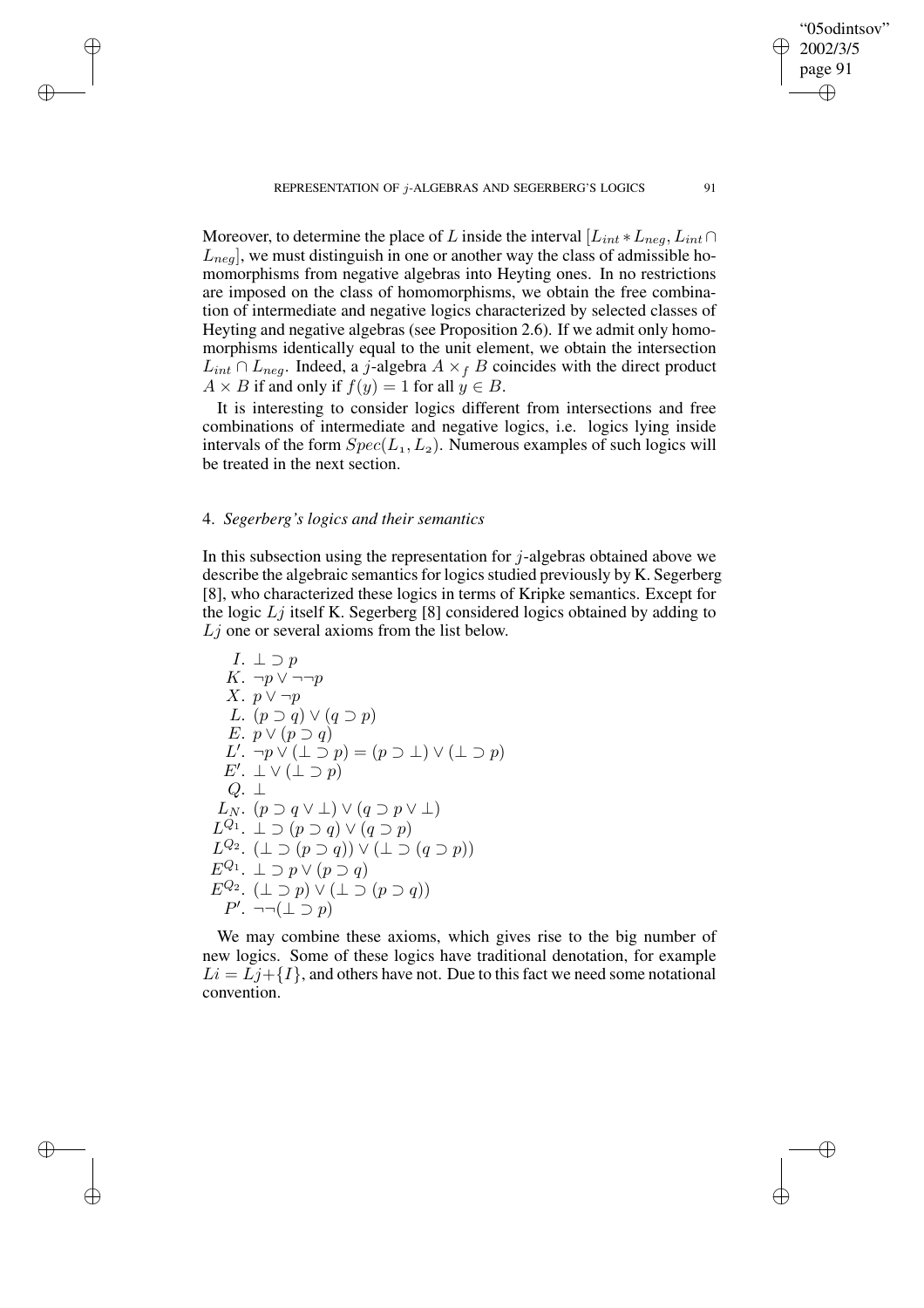"05odintsov" 2002/3/5 page 92 ✐ ✐

✐

✐

## 92 S.P. ODINTSOV

If some logic is obtained from the logic already having a denotation, say  $L$ , by adding some axiom denoted by a capital letter, say  $\overline{X}$ , then the denotation of this new logic will be obtained by joining the corresponding small letter to the existing denotation,  $Lx = L + \{X\}$ . Of course, in this way one logic may obtain different denotations. According to this convention we have, for example,  $Lji = Li$ ,  $Lje = Le$ ,  $Ljq = Ln$ ,  $Lix = Ljix = Lk$ , and finally,  $Ljp' = Lg.$ 

We say a few words about the way of arising axioms from the above list. Kripke semantics for extensions of  $Lj$  was described in Section 2. Recall that any j-frame is divided into two parts consisting of normal worlds and of innormal worlds, respectively. The first axiom  $I$  distinguishes the class of j-frames in which all worlds are normal. The next two axioms are wellknown the law of excluded middle  $X$  and the weak law of excluded middle K. These axioms impose some restrictions on the accessibility relation only in the normal part of a  $j$ -frame. It must be identical in the case of  $X$  and directed in the case of  $K$ . The Dummett linearity axiom  $L$  and the generalized law of excluded middle E define properties of accessibility relation in the whole frame. A j-frame satisfying  $L$  is linear, whereas in a j-frame satisfying  $E$  the accessibility relation is identical. The next two axioms,  $L'$ and  $E'$ , are partial cases of L and E, respectively. They do not impose any restrictions on either normal or innormal part of a  $j$ -frame, but they define the way, in which the cone of innormal worlds is situated in the whole frame (see Proposition 2.10).

The interrelations between logics obtained by joining to  $Lj$  one or several from the axioms reviewed up to this moment are presented in Figure 1.



✐

✐

✐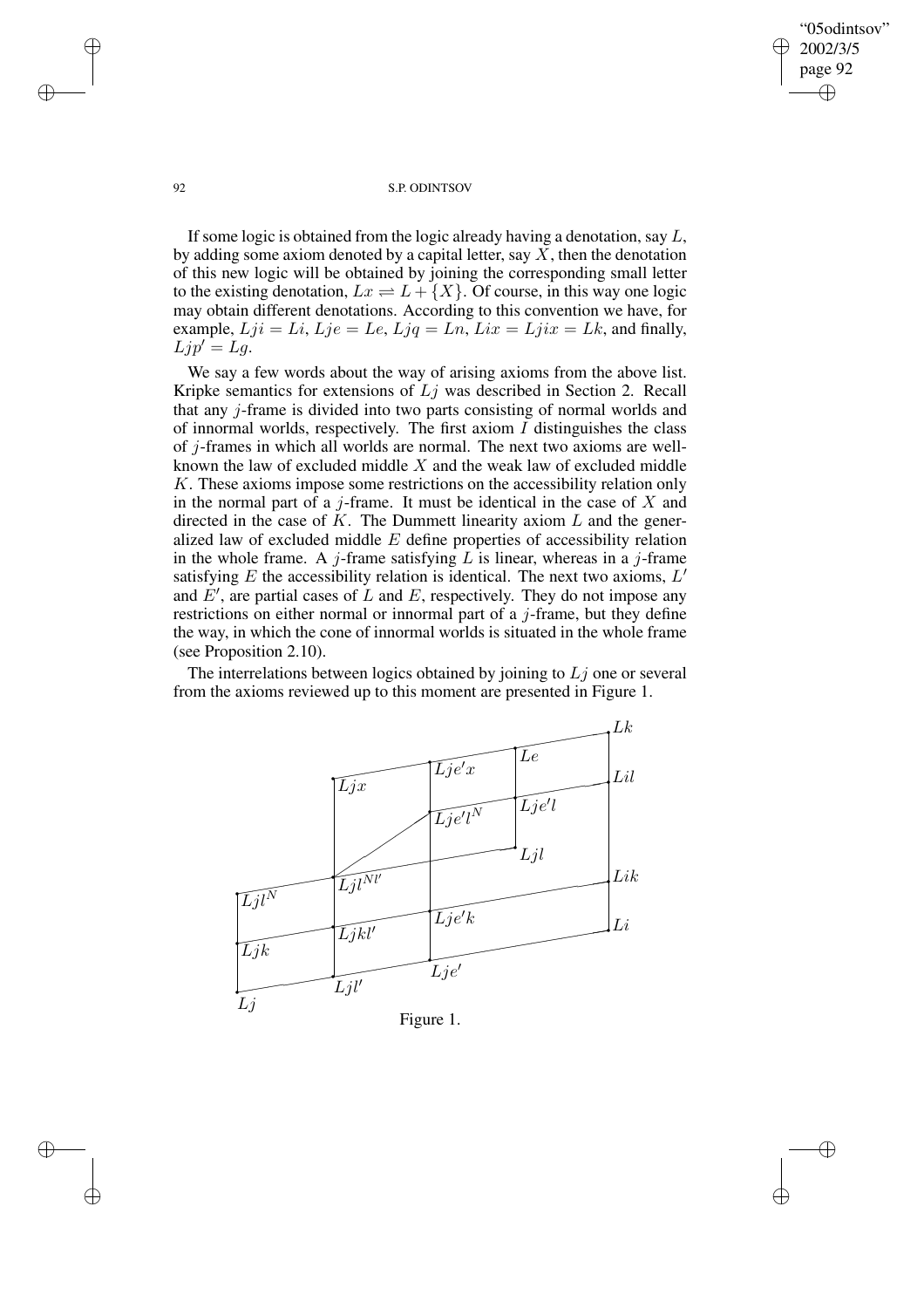✐

✐

✐

Note that this diagram (as well as the diagram presented in Figure 2 below) respects only an ordering but not the lattice structure of *Jhn*. All logics presented at the diagram are distinct, and a logic  $L_1$  is contained in a logic  $L_2$  if and only if there is a path leading from  $L_1$  to  $L_2$  which at every point is either rising or horizontal and directed to the right.

To explain the explicit irregularities of the above diagram K. Segerberg put into consideration some new axioms, which are not so natural as axioms considered up to this moment. "But as long as we cannot account for the irregularities in the above diagram, we cannot claim to understand the situation fully" [8, p. 41].

As we can see from the above, the axiom  $X$  can be considered as a relativization of the axiom  $E$  to the normal part of a *j*-frame. Indeed, the axiom  $E$  imposes restriction to be identical on the accessibility relation, whereas  $X$ imposes essentially the same restriction "to be identical" but on the accessibility relation restricted to the normal part of a *j*-frame. The next six axioms in the list are the axiom  $Q$  distinguishing the class of innormal j-frames and relativizations of axioms  $E$  and  $L$  to the normal or to the innormal part of a j-frame. The axiom  $L<sub>N</sub>$  is a restriction of L to normal worlds. The axioms  $L_1^Q$  and  $L_2^Q$  are variants of relativization of  $L$  to the innormal part of a j-frame. Relativizing  $E$  to innormal words K. Segerberg also suggests two variants,  $E_1^Q$  and  $E_2^Q$ .

The last axiom in the list,  $P'$  is similar to  $E'$  and  $L'$  because it restricts only the way of combination of normal and innormal parts of a  $j$ -frame (Proposition 2.11). This axiom, as well as axioms  $L_1^Q$  and  $E_1^Q$  lie out of the main line of considerations of [8].

If we exclude from the above list axioms  $P'$ ,  $L_1^Q$ , and  $E_1^Q$ , the logics which can be constructed via adjoining to  $Lj$  the other axioms from the list form the beautiful diagram presented at Figure 2. The logics of Figure 1 are depicted at this diagram by colored circles. The way in which these logics are situated at Figure 2 explains the irregularities of the previous diagram. Only several points on the diagram are endowed with the name of the corresponding logics. The other logics are obtained via a combination of axioms of explicitly designated logics and one can easily reconstruct which logic corresponds to one or another point on the diagram. For example, the non-designated logics lying on the horizontal line ended with  $Lik$  are the following:  $Ljke'$ ,  $Ljkel_2^Q$ ,  $Ljkel_2^Q$  (= Le) (from left to right). We note also the equality  $Ljl = Ljl'l^Nl_2^Q$ . As we will see the equality  $Ljl = Ljl'l^Nl_1^Q$  does not hold. So using axiom  $L_1^Q$  instead of  $L_2^Q$  results in a diagram of logics, which is not so regular as that of Figure 2. This explains the choice of K. Segerberg between variants of relativization of the axiom  $L$  to innormal worlds.

"05odintsov" 2002/3/5 page 93

✐

✐

✐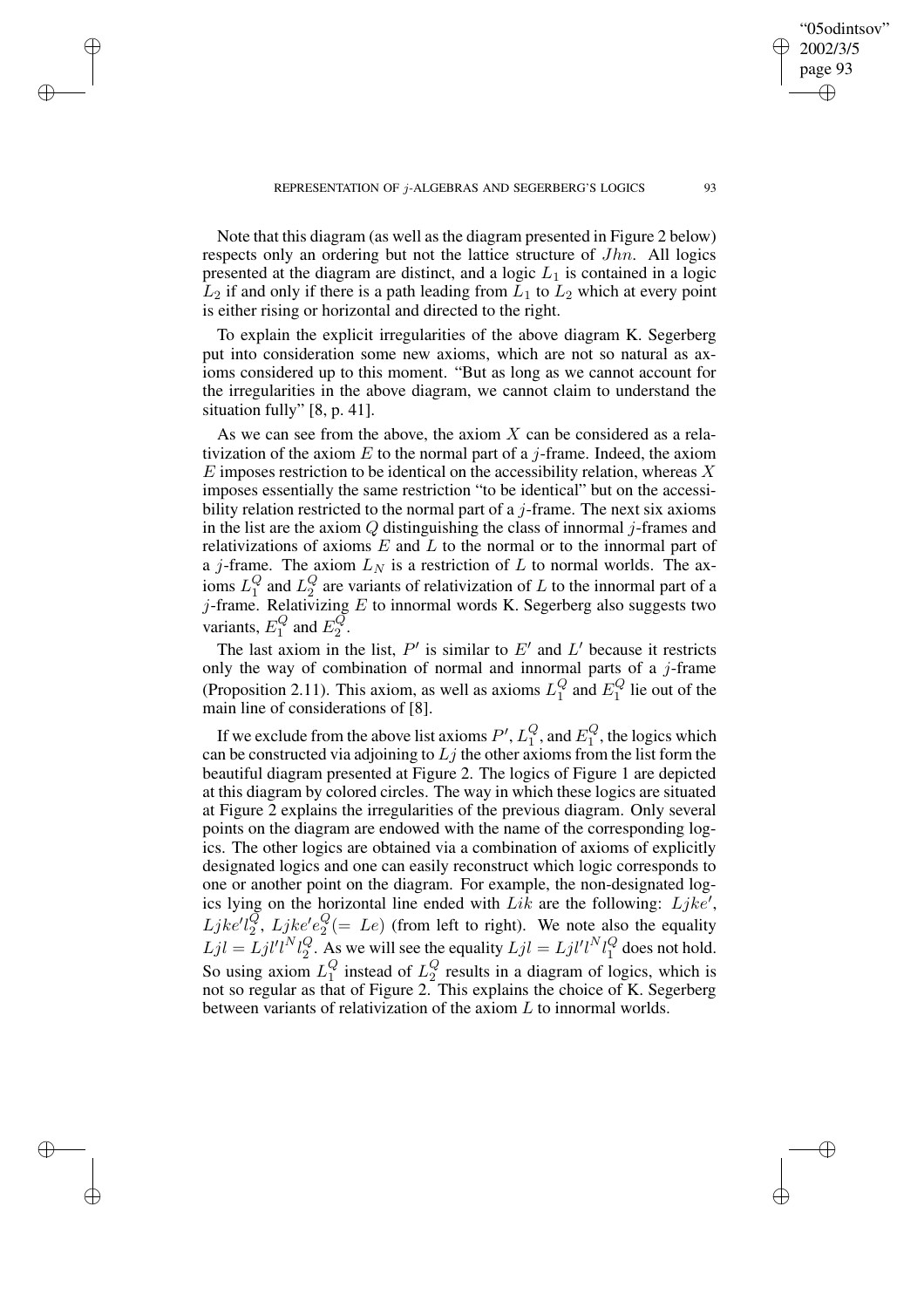$\oplus$ 



At this diagram there are only four intermediate logics, namely, the logics lying on the vertical line from  $Li$  to  $Lk$ . The three negative logics on the diagram are those lying on the horizontal line from  $Ln$  to  $Lmn$ . All the other logics on the diagram belong to the class  $Par$ . They form a threedimension figure, dimensions of which, as we can see later, correspond to the three parameters, which determine a position of a paraconsistent logic in the class Par.

Now we turn to the algebraic semantics of Segerberg's logics, the studying of which allow to make clear the above mentioned correspondence between the three dimensions of the diagram and the structure of the class  $Par$ .

Recall that a *Stoune* algebra is a Heyting algebra satisfying the identity K. Let A be a Heyting (negative) algebra. We call A a *Heyting (negative) l*-algebra if  $A \models (p \supset q) \vee (q \supset p)$ .

✐

✐

✐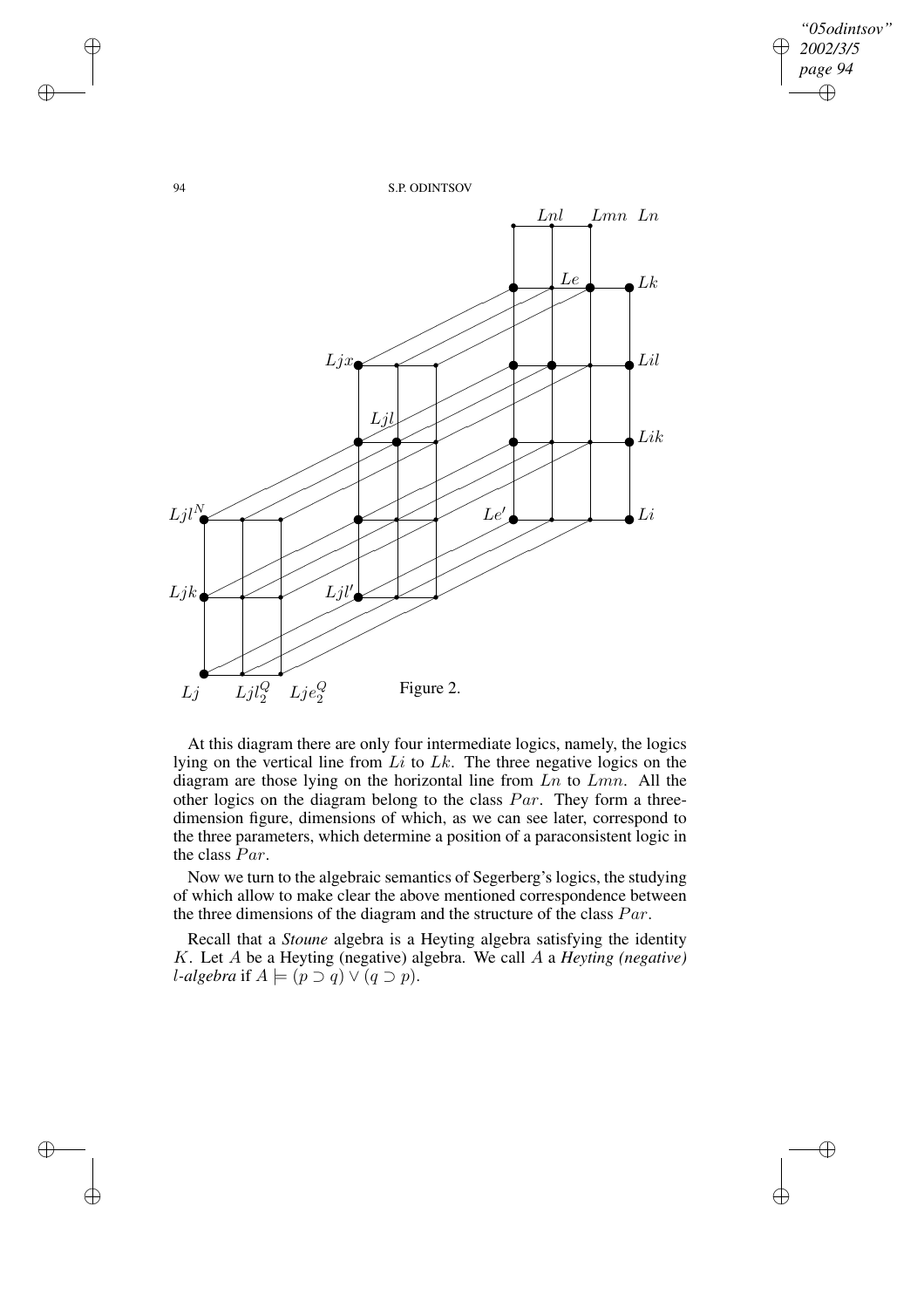✐

*Proposition 4.1*: Let A be an arbitrary j-algebra. The following equivalences hold.

- (1)  $A \models Ljk$  if and only if  $A^{\perp}$  is a Stone algebra.
- (2)  $A \models Lyx$  if and only if  $A^{\perp}$  is a Boolean algebra.
- (3)  $A \models Ljl'$  if and only if  $f_A(A_\perp) \subseteq \mathcal{R}(A^\perp)$ .

✐

✐

✐

✐

- (4)  $A \models Ljl$  if and only if  $A^{\perp}$  and  $A_{\perp}$  are l-algebras,  $f_A(A_{\perp}) \subseteq$  $\mathcal{R}(A^{\perp})$ , and for all  $y_1, y_2 \in A_{\perp}$  we have  $f_A(y_1 \supset y_2) \vee f_A(y_2 \supset$  $y_1$ ) = 1.
- (5)  $A \models Lg$  if and only if  $f_A(A_\perp) \subseteq \nabla(A^\perp)$ .
- (6)  $A \models Ljl^N$  if and only if  $A^{\perp}$  is an l-algebra.
- (7)  $A \models Ljl_1^Q$  if and only if  $A_\perp$  is an l-algebra.
- (8)  $A \models Ljl_2^Q$  if and only if  $A_\perp$  is an l-algebra and for all  $y_1, y_2 \in A_\perp$ we have  $f_A(y_1 \supset y_2) \vee f_A(y_2 \supset y_1) = 1$ .
- (9)  $A \models Lje_1^Q$  if and only if  $A_\perp$  is a negative Peirce algebra.
- (10)  $A \models Lje_2^Q$  if and only if  $A_\perp$  is a negative Peirce algebra and for all  $y_1, y_2 \in A_\perp$  we have  $f_A(y_1) \vee f_A(y_1 \supset y_2) = 1$ .

*Proof.* 1. Let  $A \models Ljk$ . We represent A in the form  $A^{\perp} \times_{f_A} A_{\perp}$ , take an arbitrary element  $(x, y) \in A$  and compute

$$
((x,y)\supset(\bot,\bot))\vee(( (x,y)\supset(\bot,\bot))\supset(\bot,\bot))=(x\supset\bot,y\supset\bot)\vee
$$
  

$$
\vee((x\supset\bot,y\supset\bot)\supset(\bot,\bot))=(\neg x,\bot)\vee((\neg x,\bot)\supset(\bot,\bot))=(
$$
  

$$
=(\neg x,\bot)\vee(\neg\neg x,\bot)=(\neg x\vee\neg\neg x,\bot)=(1,\bot).
$$

The letter identity is satisfied if and only if the identity  $\neg x \lor \neg \neg x = 1$  is true on  $A^{\perp}$ , i.e., if and only if  $A^{\perp}$  is a Stoune algebra.

2. This item also can be proved via a direct computation.

3. Let  $(x, y) \in A^{\perp} \times_{f_A} A_{\perp}$ . The direct computation show

$$
((x,y)\supset(\perp,\perp))\vee((\perp,\perp)\supset(x,y)=((x\supset\perp)\vee f(y),\perp).
$$

Hereafter we omit the lower index in the denotation of the mapping  $f_A$  if it does not lead to a confusion. As we can see,  $L'$  is an identity of A if and only if for all  $x \in A^{\perp}$ ,  $y \in A_{\perp}$ ,  $x \le f(y)$ , the equality  $(x \supset \perp) \vee f(y) = 1_{A^{\perp}}$ holds. In particular, we have  $(f(y) \supset \bot) \vee f(y) = \neg f(y) \vee f(y) = 1$ , i.e., each element of the form  $f(y)$  is regular. The inverse implication immediately follows from the above and the fact that implication is descending with respect to the first argument. Indeed, if for some  $y \in A_{\perp}$  we have  $(f(y) \supseteq \bot) \vee f(y) = 1_{A^{\perp}}$ , then for all  $x \in A^{\perp}$ ,  $x \le f(y)$  we have also  $(x \supset \bot) \vee f(y) = 1_{A^{\perp}}.$ 

4. Assume that  $A \models Ljl$ . In this case, the upper algebra  $A^{\perp}$ , as a subalgebra of A, is an l-algebra. The inclusion  $f_A(A_\perp) \subseteq \mathcal{R}(A^\perp)$  holds by item 3,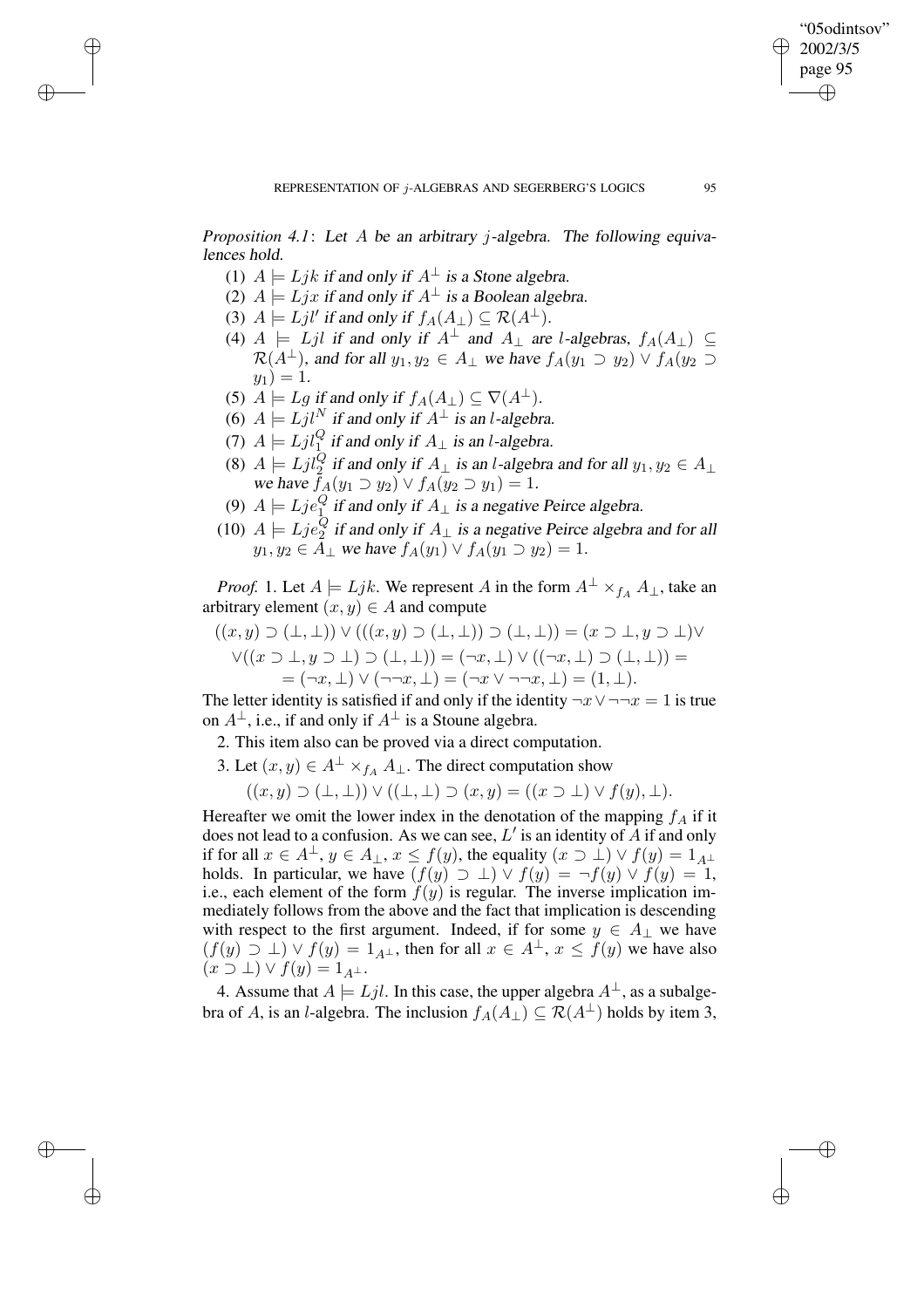"05odintsov" 2002/3/5 page 96 ✐ ✐

✐

✐

## 96 S.P. ODINTSOV

because  $L'$  is a substitutional instance of  $L$ . Further, recall that implication  $\supseteq$  of  $A_{\perp}$  is defined via implication  $\supset$  of A as  $x \supseteq_{\perp} y = (x \supseteq y) \wedge \perp$ . Calculate

$$
(x \supset_{\perp} y) \vee (y \supset_{\perp} x) = ((x \supset y) \wedge \perp) \vee ((y \supset x) \wedge \perp) =
$$

$$
((x \supset y) \vee (y \supset x)) \wedge \perp = 1 \wedge \perp = \perp.
$$

Thus,  $A_{\perp}$  is also an *l*-algebra. To check the last of the conditions listed in this item take arbitrary elements  $y_1, y_2 \in A_\perp$  and represent them in the form  $(\perp, y_1)$  and  $(\perp, y_2)$ . We have

$$
(1, \perp) = ((\perp, y_1) \supset (\perp, y_2)) \vee ((\perp, y_2) \supset (\perp, y_1)) =
$$
  

$$
(f(y_1 \supset y_2) \vee f(y_2 \supset y_1), (y_1 \supset y_2) \vee (y_2 \supset y_1)),
$$

in particular,  $f(y_1 \supset y_2) \vee f(y_2 \supset y_1) = 1$ .

Prove the inverse implication. Let  $A^{\perp}$  and  $A_{\perp}$  be *l*-algebras, and let  $f_A(A_\perp) \subseteq \mathcal{R}(A^\perp)$  and for all  $y_1, y_2 \in A_\perp$  we have  $f_A(y_1 \supset y_2) \vee f_A(y_2 \supset$  $y_1$ ) = 1. Take  $(x_1, y_1), (x_2, y_2) \in A$  and using formula for implication calculate

$$
((x_1, y_2) \supset (x_2, y_2)) \vee ((x_2, y_2) \supset (x_1, y_1)) = (h, (y_1 \supset y_2) \vee (y_2 \supset y_1))
$$

Second component of the last pair equals  $\perp = 1_{A_{\perp}}$ , because  $A_{\perp}$  is an l-algebra, whereas the first component has the following form:

$$
h = ((x_1 \supset x_2) \vee (x_2 \supset x_1)) \wedge (f(y_1 \supset y_2) \vee (x_2 \supset x_1)) \wedge
$$

$$
((x_1 \supset x_2) \vee f(y_2 \supset y_1)) \wedge (f(y_1 \supset y_2) \vee f(y_2 \supset y_1)).
$$

From our assumptions we immediately infer that first and last conjunctive terms of the last expression are equal to the unit element. In this way, we obtain that satisfiability of the identity  $L$  on  $A$  is equivalent to the condition:

for all 
$$
(x_1, y_1)
$$
,  $(x_2, y_2) \in A$ ,  $(x_1 \supset x_2) \vee f(y_2 \supset y_1) = 1_{A^{\perp}}$ .

Taking into account the facts that implication is descending in the first argument and ascending in the second and that  $x \le f(y)$  for all  $(x, y) \in A$ , we obtain the chain of inequalities  $(x_1 \supset x_2) \vee f(y_2 \supset y_1) \geq (x_1 \supset y_2)$  $\bot) \vee f(\bot \supset y_1) \ge (f(y_1) \supset \bot) \vee f(y_1) = \neg f(y_1) \vee f(y_1) = 1$ . The letter equality holds due to the condition that every element of the form  $f(y)$  is regular.

Items 5–10 can be checked via a direct computation.

The proof is complete.

In the corollary below, the symbol ∪ <sup>∗</sup> denotes the join operation in the lattice of logics Jhn.

*Corollary* 4.2: (1)  $Ljk = Lik * Ln$ . (2)  $Lix = Lk * Ln$ .

✐

✐

✐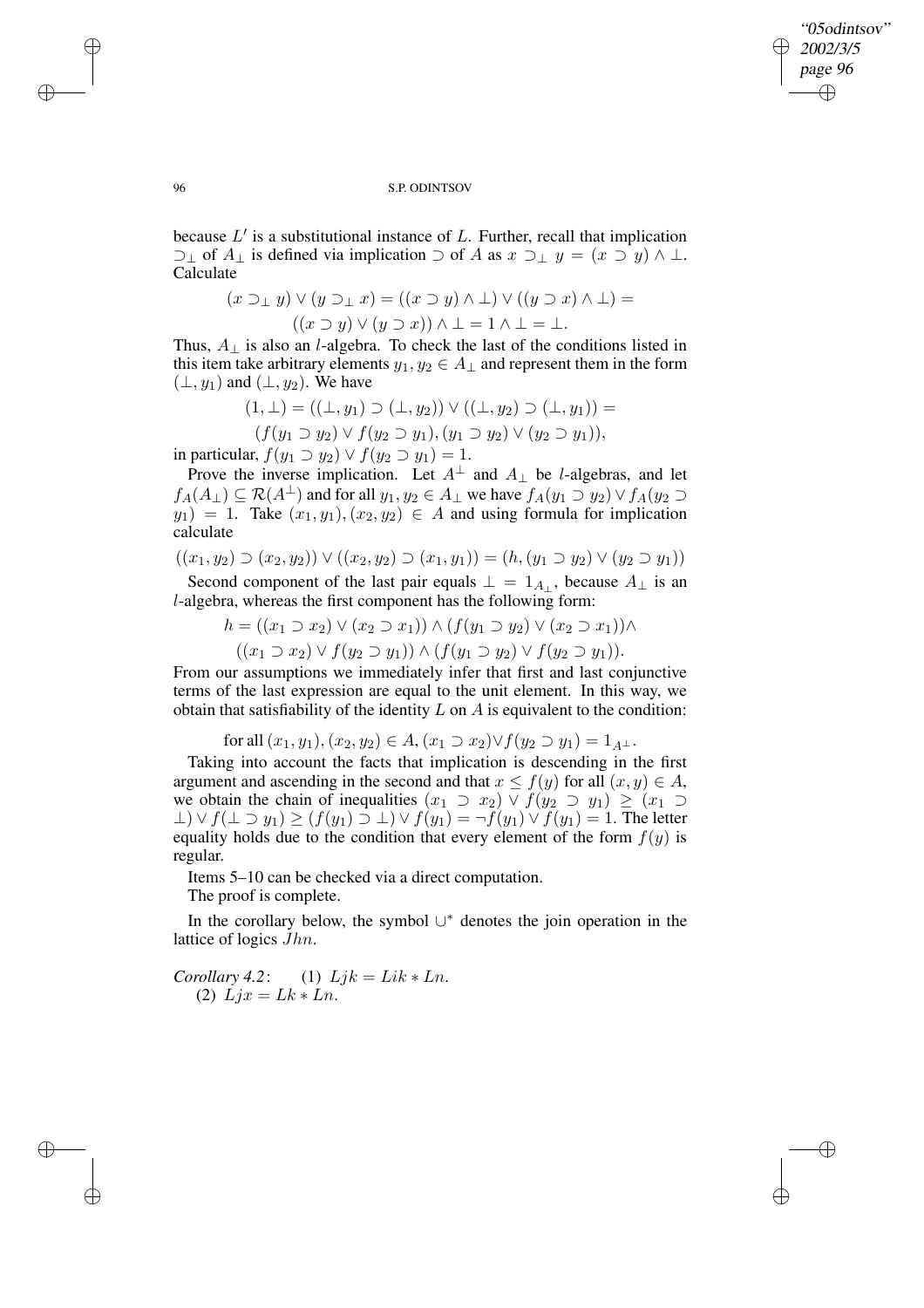REPRESENTATION OF j-ALGEBRAS AND SEGERBERG'S LOGICS 97

(3) For all 
$$
L_1 \in Int
$$
 and  $L_2 \in Neg$ , the following equality holds

$$
(L_1 * L_2)p' \cup^* (L_1 * L_2) l' = L_1 \cap L_2.
$$

In particular,  $Le' = Lg \cup^* Ljl'.$ 

- (4) For every  $L_1 \in Int$  and  $L_2 \in Neg$  such that  $L_1 \neq Lk$ , the logics  $(L_1 * L_2)p'$  and  $(L_1 * L_2)\ell'$  are different from the endpoints of the interval  $Spec(L_1, L_2)$ . At the same time, if  $L_1 = Lk$ , we have  $(Lk * L_2)p' = Lk \cap L_2$  and  $(Lk * L_2)l' = Lk * L_2$ .
- (5)  $Ljl^N = Lil * Ln.$
- (6)  $Ljl_1^Q = Li * Lnl.$

✐

✐

✐

✐

- (7)  $Ljl_2^Q \in Spec(Li, Lnl), Ljl_2^Q \neq Li * Lnl, Ljl_2^Q \neq Li \cap Lnl.$
- (8)  $Lje_1^Q = Li * Lmn$ .
- (9)  $Lje_2^Q \in Spec(Li,Lmn)$ ,  $Lje_2^Q \neq Li * Lmn$ ,  $Lje_2^Q \neq Li \cap Lmn$ .
- (10) The logic Ljl is a proper extension of  $(Lil * Lnl)l' = Ljl'l'l_1^Q$ .

*Proof.* Items 1,2,5,6,8 easily follow from Propositions 2.5 and 2.6 and suitable items of the last proposition.

3. By item 3 of Proposition 4.1, in models of the logic  $(L_1 * L_2)l'$  all elements of the form  $\perp \vee (\perp \supset a)$  are regular. On the other hand, in models of the logic  $(L_1 * L_2)p'$  all elements of the indicated form are dense as it follows from item 5 of Proposition 4.1. Thus, in the models of the least upper bound of logics  $(L_1 * L_2)p'$  and  $(L_1 * L_2)l'$  elements of the form  $\perp \vee (\perp \supset a)$  are regular and dense simultaneously, i.e., they all are equal to the unit element. Consequently, models of the considered least upper bound are exactly the direct products of the form  $B \times C$ , where  $B \models L_1$  and  $C \models$  $L_2$ , whence we immediately obtain the desired equality by Proposition 2.7. and Corollary 2.8.

4. The assertion of this item is true due to the fact that for any Heyting algebra  $A$  the following three conditions are equivalent:  $A$  is a Boolean algebra; the unit element is the only dense element of  $A$ ; all elements of  $A$ are regular.

7. By item 8 of Proposition 4.1, the logic  $Ljl_2^Q$  belongs to the interval  $Spec(Li, Lnl)$ . Consider the model A of the free combination  $Li * Lnl$ structured as follows. The upper algebra  $A^{\perp}$  is arbitrary; the lower algebra  $A_{\perp}$  is a 4-element negative Peirce algebra with universe  $\{\perp, a, b, 0\}$ , where  $0 \le a \le \perp, 0 \le b \le \perp$ , and elements a and b are incomparable;  $f(\perp) = 1$ ,  $f(x) = \perp$  for  $x \neq \perp$ . Calculate

$$
f(a \supset b) \vee f(b \supset a) = f(b) \vee f(a) = \bot \vee \bot = \bot,
$$

which proves that  $Ljl_2^Q$  differs from the lower point of the interval  $Spec(Li,$  $Lnl$ ).

"05odintsov" 2002/3/5 page 97

✐

✐

✐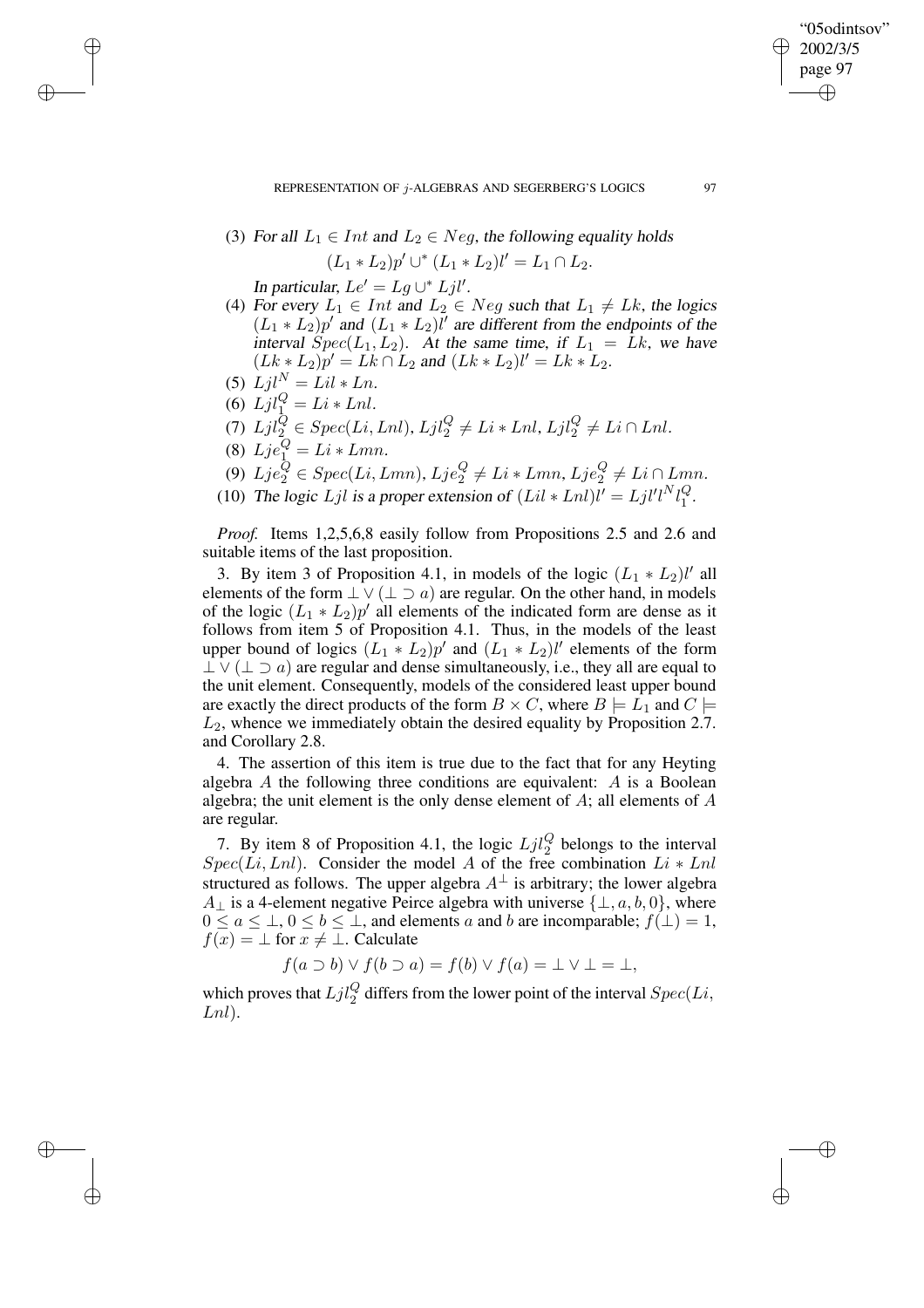✐

## 98 S.P. ODINTSOV

We point out now a model for  $Ljl_2^Q$  different from the direct product of Heyting and negative algebras. This will prove that  $Ljl_2^Q$  does not equal to the intersection of logics  $Li$  and  $Ljl$ . Let  $B$  and  $C$  be Heyting and negative l-algebras, respectively, which are isomorphic as implicative lattices, and let  $f: C \to B$  be an arbitrary lattice isomorphism. It is not hard to check that  $B \times_f C$  is the desired model of  $Ljl_2^Q$ .

9. The fact that  $Lje_2^Q$  belongs to the interval  $Spec(Li, Lmn)$ , follows from item 10 of Proposition 4.1. Examples of j-algebras showing that  $Lje_2^Q$ differs from the endpoints of the indicated interval can be constructed in a way similar to that of item 7.

10. This item also can be proved in a way similar to that of item 7. As a counterexample showing that the indicated extension is proper we may take a *j*-algebra A from item 7 with additional restriction that  $A^{\perp}$  is a Heyting l-algebra.

The corollary is proved.

Now we have enough information about  $j$ -algebras modelling Segerberg's axioms and we can come back to the analyses of Figure 2. We will denote by  $Neg$  the line passing trough the logics  $Ln$  and  $Lmn$  and by  $Int$  the line passing through the logics Li and Lk. Recall that logics lying on the line  $Int$ ( $N \neq q$ ) form an intersection of the class D of logics presented on Figure 2 with the class Int (respectively, with the class  $Neg$ ),  $\mathcal{D} \cap Int = Int$  and  $D \cap Neg = Neg$ . These lines play the role of coordinate axes for the threedimensional part of Figure 2, which we denote by  $\mathcal{P}ar$ ,  $\mathcal{P}ar = \mathcal{D} \cap Par$ . For any logic  $L \in \mathcal{P}ar$  we can naturally define its projections  $I(L)$  and  $N(L)$  to the axes  $\mathcal{I}nt$  and  $\mathcal{N}eg$ , respectively. For example,

$$
I(Lj) = Li, N(Lj) = Ln, I(Ljl) = Lil, N(Ljl) = Lnl, I(Ljx) =
$$
  

$$
Lk, N(Ljx) = Ln.
$$

Using Proposition 4.1 and Corollary 4.2 we can easily check that for all logics  $L \in \mathcal{P}$ ar the equalities

$$
I(L) = L_{int} \text{ and } N(L) = L_{neg}
$$

take place. Thus, for any line  $\mathcal L$  on the diagram which is parallel to the line  $(Lj, Le')$ , the logics lying on this line have fixed intuitionistic and negative counterparts, say  $L_1$  and  $L_2$ , respectively. And so we have  $\mathcal{L} =$  $\mathcal{D} \cap Spec(L_1,L_2).$ 

We stated in this way that the three dimensions of the part  $\mathcal{P}ar$  of Figure 2 exactly correspond to the three parameters determining a position of a logic in the class  $Par$ . One coordinate of a logic  $L$  is its intuitionistic counterpart  $L_{int} \in Int$ , second coordinate is its negative counterpart  $L_{neg} \in Neg$ , and the third coordinate corresponds to a position of  $L$  inside the interval

✐

✐

✐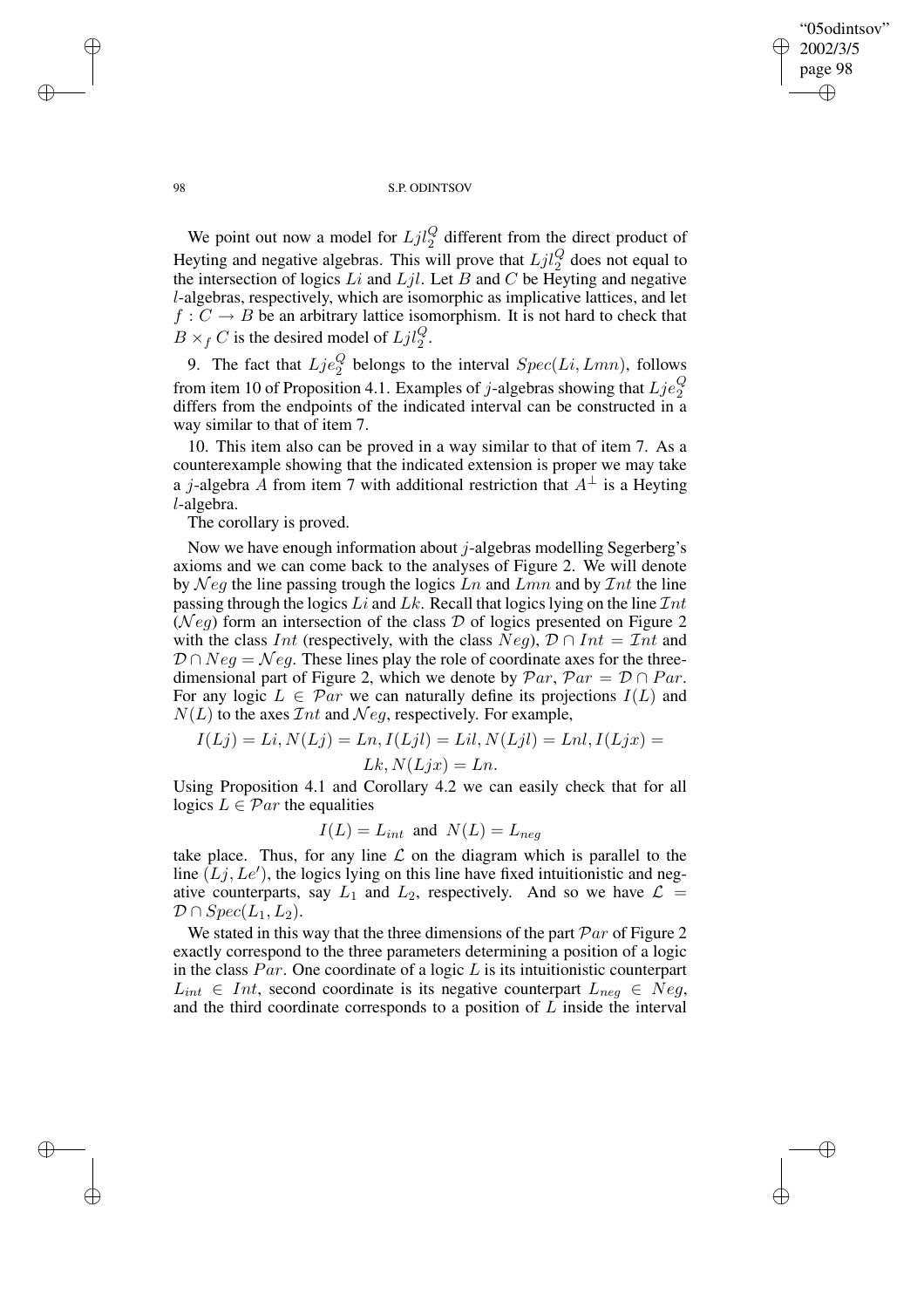✐

✐

✐

 $Spec(L_{int}, L_{neg})$ , which is determined in turn by the class of admissible semilattice homomorphisms from models of  $L_{neg}$  to models of  $L_{int}$ .

At this point we note one obvious defect of Figure 2. Let us consider the planes in the part  $\mathcal{P}ar$  of the figure parallel to the plane with points Lj, Ljk, and  $Ljl_1^Q$ . There are three such planes. We denote by  $Pj$  the plane containing the point  $Lj$ , by  $\mathcal{P}l$  the plane containing the point  $Ljl$ , and, finally, by  $\mathcal{P}e$  the plane containing the point  $Le$ . If we want follow to the geometrical analogues sketched above, we should expect that all logics belonging to one of the planes  $P_j$ ,  $Pl$ ,  $Pe$  will define the same class of admissible homomorphisms. But this holds only for the plane  $\mathcal{P}e$ . For any logic  $L \in \mathcal{P}e$  we have  $\perp \vee (\perp \supset p) \in L$ , and so  $L = L_{int} \cap L_{neg}$  is the greatest point of the interval  $Spec(L_{int},L_{neg})$ , which is determined by the class of homomorphisms identically equal to the unit element.

Let us consider the plane  $Pj$ . Elements of this plane are the least points in the sets of the form  $\mathcal{P}ar \cap Spec(L_1,L_2)$ , where  $L_1 \in \{Li, Lik, Lil\}$  and  $L_2 \in \{Ln, Lln, Lmn\}$ . As we know from Proposition 2.4, the least point of an interval of the form  $Spec(L_1, L_2)$  is a free combination  $L_1 * L_2$  of logics  $L_1$  and  $L_2$ . Moreover, according to Proposition 2.6 for free combinations all semilattice homomorphisms from models of negative counterpart to models of intuitionistic counterpart are admissible. However, only three points of  $Pj$ , namely, the logics  $\overline{L}j$ ,  $\overline{L}jk$ , and  $\overline{L}jl^N$  are free combinations of theirs intuitionistic and negative counterparts (see items 1 and 5 of Corollary 4.2). Logics  $Ljl_2^Q$  and  $Lj e_2^Q$  are proper extensions of free combinations  $Li * Lnl$  and  $Li * Lmn$ , respectively, as it follows from items 7 and 9 of Corollary 4.2. What concerns the remaining four logics in  $P_j$ , we can easily modify the proofs of items 7 and 9 of Corollary 4.2 to show that the restrictions which axioms  $L_2^Q$  and  $E_2^Q$  impose on the class of admissible semilattice homomorphisms remain non-trivial even if the intuitionistic counterpart of a logic satisfies the axioms either K or  $L^N$  (see also Propositions 4.4 and 4.5 below).

In case of the plane  $Pl$  we have a quite similar situation. Only the logics in the leftmost vertical line have the class of admissible semilattice homomorphisms with range contained in the set of regular elements of an upper algebra (see item 3 of Proposition 4.1). The other logics are characterized by narrower classes of admissible homomorphisms (see Propositions 4.4 and 4.5).

The indicated defect can easily be overcome if we replace the axioms  $L_2^Q$ and  $E_2^Q$  by  $L_1^Q$  and  $E_1^Q$ , respectively. As follows from items 7 and 9 of Proposition 4.1, these axioms do not impose any restrictions on the class of admissible homomorphisms and restrict only the class of lower algebras. So namely these axioms can be considered as an adequate relativization of

"05odintsov" 2002/3/5 page 99

✐

✐

✐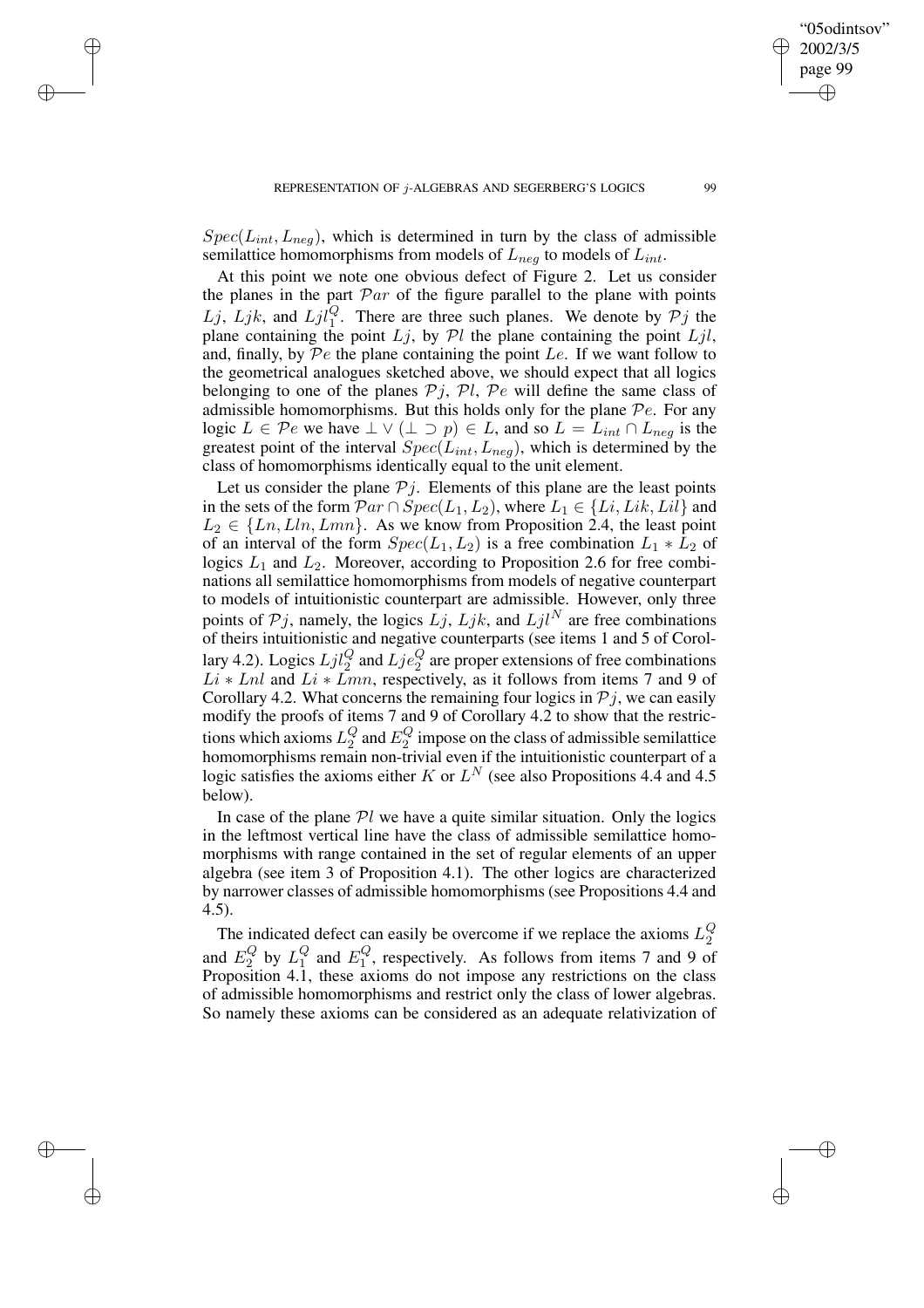✐

## 100 S.P. ODINTSOV

the axioms  $L$  and  $E$  to the negative counterpart of a logic. After the above mentioned replacement and deleting the axiom  $L$  we obtain the diagram of logics having exactly the same configuration as that of Figure 2.

As we have seen above the axioms  $L_2^Q$  and  $E_2^Q$  impose restrictions on the classes of lower algebras of theirs models and simultaneously on the classes of admissible homomorphisms from the lower algebras of theirs models to the upper ones. We can separate these restrictions. As it follows from Proposition 4.1 axioms  $L_1^Q$  and  $E_1^Q$  restrict the classes of lower algebras in the same way as axioms  $L_2^Q$  and  $E_2^Q$ , respectively, and have no influence on the classes of admissible homomorphisms. On the other hand, the axioms

$$
F_1. \perp \vee (\perp \supset (p \supset q)) \vee (\perp \supset (q \supset p)) (= \perp \vee L_2^Q),
$$

 $F_2$ .  $\perp \vee (\perp \supset p) \vee (\perp \supset (p \supset q)) (= \perp \vee E_2^Q)$ 

as it follows from the next proposition will restrict the classes of admissible homomorphisms in the same way as it was done by axioms  $L_2^Q$  and  $E_2^Q$ , respectively, and will not change the classes of lower algebras.

*Proposition 4.3*: Let A be an arbitrary j-algebra. The following equivalences hold.

- (1)  $A \models L j f_1$  if and only if we have  $f_A(y_1 \supset y_2) \vee f_A(y_2 \supset y_1) = 1$ for all  $y_1, y_2 \in A_\perp$ .
- (2)  $A \models L j f_2$  if and only if we have  $f_A(y_1) \vee f_A(y_1 \supset y_2) = 1$  for all  $y_1, y_2 \in A_{\perp}.$

This statement can be proved via a direct computation. It is clear that  $Ljl_2^Q = Ljl_1^Qf_1, Lje_2^Q = Lje_1^Qf_2$ , and  $Ljl = Ljl^l l^N l_1^Qf_1$ .

Let us consider the class  $\mathcal{D}_1$  consisting of logics which can be obtained by adjoining to  $Lj$  some subset of the following set of axioms

$$
\{I, Q, K, X, L, E, L', E', P', L^N, L_1^Q, E_1^Q, F_1, F_2\}.
$$

Obviously,  $\mathcal{D} \subseteq \mathcal{D}_1$ . At the same time,  $\mathcal D$  satisfies the condition that for any  $L_1 \in Int \cap \mathcal{D}$  and  $L_2 \in Neg \cap \mathcal{D}$  the intersection  $Spec(L_1, L_2) \cap \mathcal{D}$  is linearly ordered, in case of  $\mathcal{D}_1$  this condition fails, as we can see from the propositions below.

*Proposition* 4.4: Let  $L_1 \in \{Li, Lik, Lil\}$ ,  $L_2 \in \{Ln, Lnl\}$ , and let  $L^* \rightleftharpoons$  $L_1 * L_2$ . The set of logics  $Spec(L_1, L_2) \cap \mathcal{D}_1$  forms an upper semilattice shown on the following semilattice diagram.

 $\rightarrow$ 

 $\rightarrow$ 

✐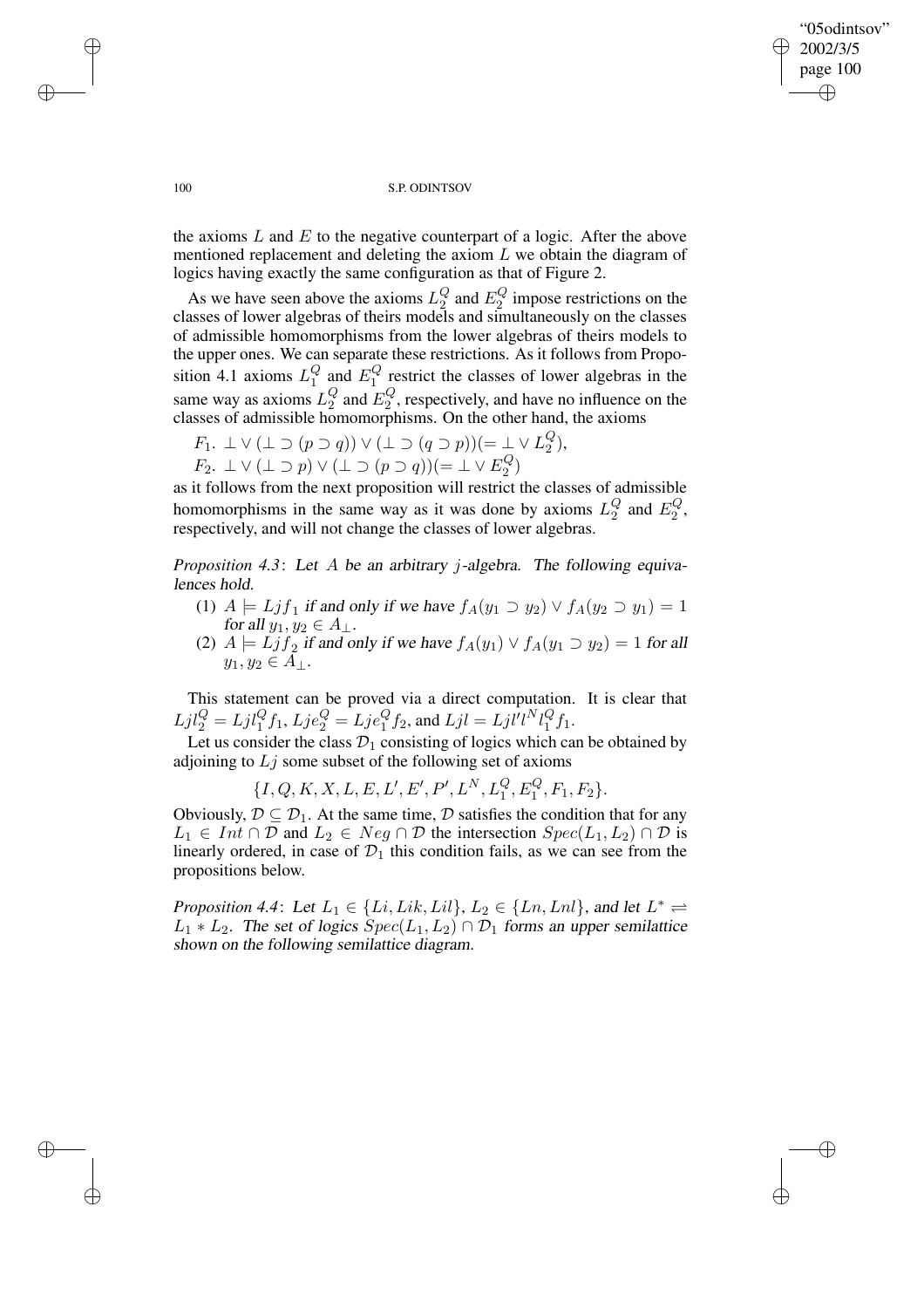REPRESENTATION OF j-ALGEBRAS AND SEGERBERG'S LOGICS 101

"05odintsov" 2002/3/5 page 101

✐

✐

✐

✐



 $\rightarrow$ 

 $\rightarrow$ 

✐

✐



In the course of proving this and subsequent propositions we will construct various j-algebras to check the interrelations between different logics. The following Heyting and negative algebras will play the role of breaks in our constructions:  $2$  and  $2'$  are two-element Heyting and negative algebras;  $3<sup>H</sup>$  and  $3<sup>N</sup>$  are three-element Heyting and negative algebras, the elements of which are linearly ordered; finally,  $4^H$  and  $4^N$  are four-element Heyting and negative algebras, respectively, whose implicative lattices are Peirce algebras.



For any Heyting algebra  $B$ , negative algebra  $C$ , and any constructed from them *j*-algebra  $B \times_f C$ , we will identify an element b of B (c of C) with the corresponding element  $(b, \perp)$  of  $(B \times_f C)^{\perp}$   $((\perp, c)$  of  $(B \times_f C)_{\perp}$ ).

*Proof* (of Proposition 4.4). First of all we note that due to our assumption  $L_1 \neq Lk$ . This fact together with items 3 and 4 of Corollary 4.2 implies that logics  $L^*g$  and  $L^*l'$  are different from the end-points of the interval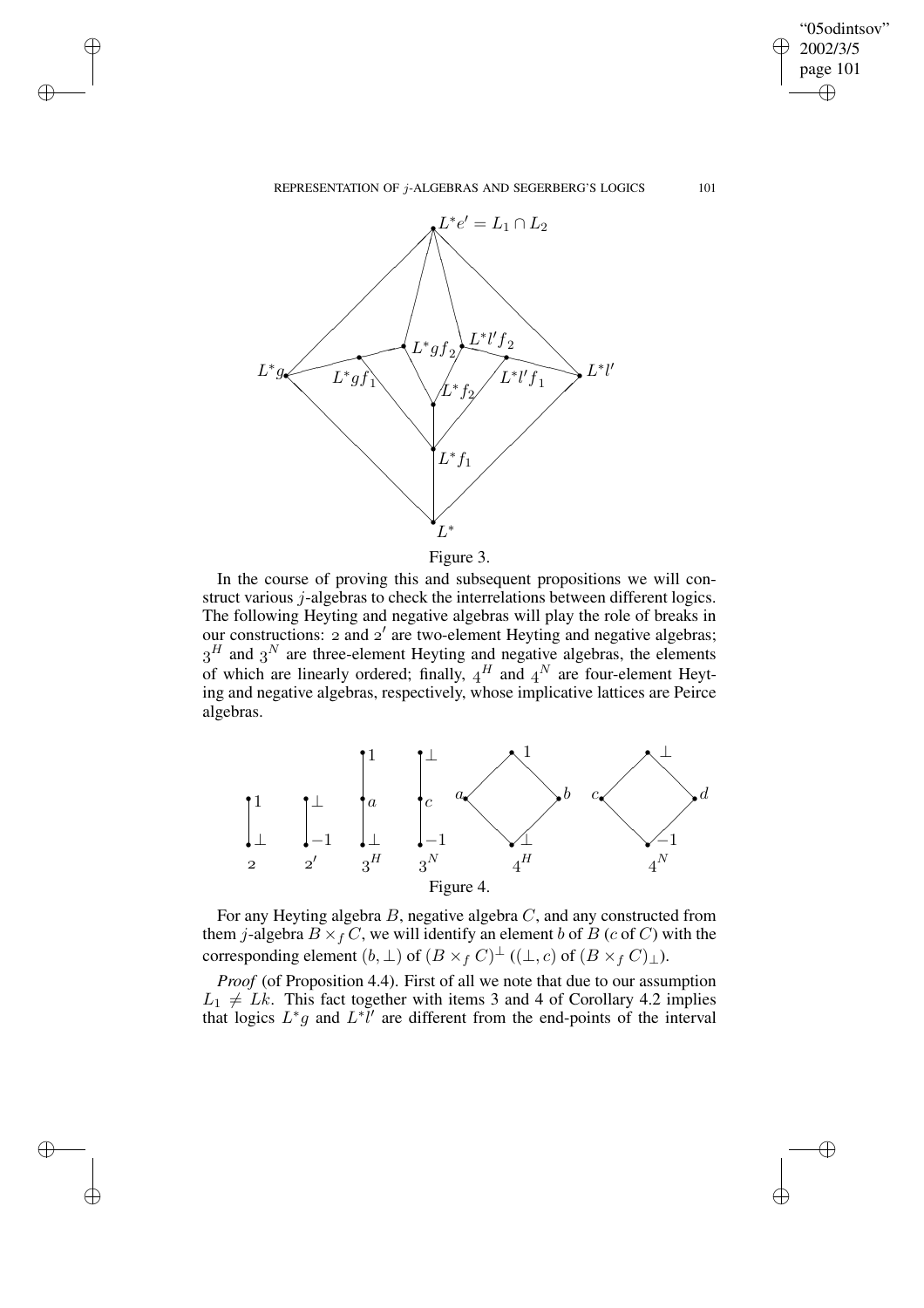✐

## 102 S.P. ODINTSOV

 $Spec(L_1, L_2)$  and the least upper bound of these logics coincides with the greatest point of the interval,  $L^*g\cup L^*l' = L^*e'$ , which means, in particular, that  $L^*g$  and  $L^*l'$  are incomparable.

Let us consider the logics  $L^* f_1$  and  $L^* f_2$ . Take an arbitrary model A for  $L^*f_2$ . Due to Proposition 4.3, we have  $f_A(y_1) \vee f_A(y_1 \supset y_2) = 1$  for all  $y_1, y_2 \in A_\perp$ . Since  $y_1 \le y_2 \supset y_1$ , we have  $f_A(y_1) \le f_A(y_2 \supset y_1)$ , and also  $f_A(y_2 \supset y_1) \vee f_A(y_1 \supset y_2) = 1$  for all  $y_1, y_2 \in A_\perp$ . In view of Proposition 4.3 the latter means that A is a model for  $L^*f_1$ , and we have in this way the inclusion  $L^* f_1 \subseteq L^* f_2$ .

Let us consider the j-algebra  $A_1 \rightleftharpoons 3^H \times_{f_1} 3^N$ , where  $f_1: 3^N \rightarrow 3^H$  is a uniquely defined implicative lattice isomorphism (see Figure 5, at which the structures of algebras constructed in this and the next proposition are presented). For any  $y_1, y_2 \in A_{1\perp}$  we have

 $f_1(y_1 \supset y_2) \vee f_1(y_2 \supset y_1) = (f_1(y_1) \supset f_1(y_2)) \vee (f_1(y_2) \supset f_1(y_1)) = 1$ since  $3^H \models (p \supset q) \vee (q \supset p)$ . Thus,  $A_1 \models L^* f_1$ . Now we take the

elements  $-1, c \in \mathfrak{z}^N$ . It is clear that  $f_1(-1) = \perp$  and that  $f_1(c) = a$  (see Figure 4). We have

 $f_1(c) \vee f_1(c \supset -1) = f_1(c) \vee f_1(-1) = a \vee \bot = a \neq 1.$ 

This means that  $A_1$  is not a model for  $L^* f_2$ , and so the inclusion  $L^* f_1 \subset$  $L^*f_2$  is proper.

Consider the *j*-algebras  $A_2 \rightleftharpoons 2 \times_{f_2} 4^N$ , where  $f_2(\perp) = 1$  and  $f_2(x) = 1$  $\perp$  for  $x < \perp$ , and  $A_3 \rightleftharpoons 4^H \times_{f_3} 4^N$ , where  $f_3$  is an implicative lattice isomorphism between  $A^N$  and  $A^H$ . As in items 7 and 9 of Corollary 4.2, we can show that  $A_2$  is a model of  $L^*$ , but is not a model of  $L^* f_1$ , respectively, that  $A_3$  is a model of  $L^* f_2$ , but is not a model of  $L^* e'$ . We have thus proved that the logics  $L^*f_1$  and  $L^*f_2$  are different from the end-points of the interval  $Spec(L_1,L_2).$ 

Now we check that each of the logics  $L^* f_1$  and  $L^* f_2$  is incomparable with either of the logics  $L^*g$  or  $L^*l'$ . The *j*-algebras  $A_1$  and  $A_3$  are models of  $L^*f_1$  and  $L^*f_2$ , respectively, but their are not models of  $L^*g$ , which implies that  $L^*g$  is not contained in either of the logics  $L^*f_1$  or  $L^*f_2$ . Define a jalgebra  $A_4$  as  $3^H \times_{f_4} 4^N$ , where  $f_4(\perp) = 1$  and  $f_4(x) = a$  for  $x < \perp$ . The  $A_4$  is a model of  $L^*g$ , since the element a is dense in  $3^H$ , but it is not a model of  $L^* f_1$ , in which case it is not also a model of  $L^* f_2$ . Indeed, for  $c, d \in A^N$  we have  $f_4(c \supset d) \vee f_4(d \supset c) = f_4(d) \vee f_4(c) = a \vee a = a$ . We have proved thus that the logics  $L^* f_1$  and  $L^* f_2$  are incomparable with  $L^* g$ .

The algebra  $A_2$  provides a counterexample, demonstrating that either of the logics  $L^* f_1$  or  $L^* f_2$  is not contained in  $L^* l'$ . To state that the inverse inclusions also fail we consider the *j*-algebra  $A_5 \rightleftharpoons 3^H \times_{f_5} 2'$ , where

 $\rightarrow$ 

 $\rightarrow$ 

✐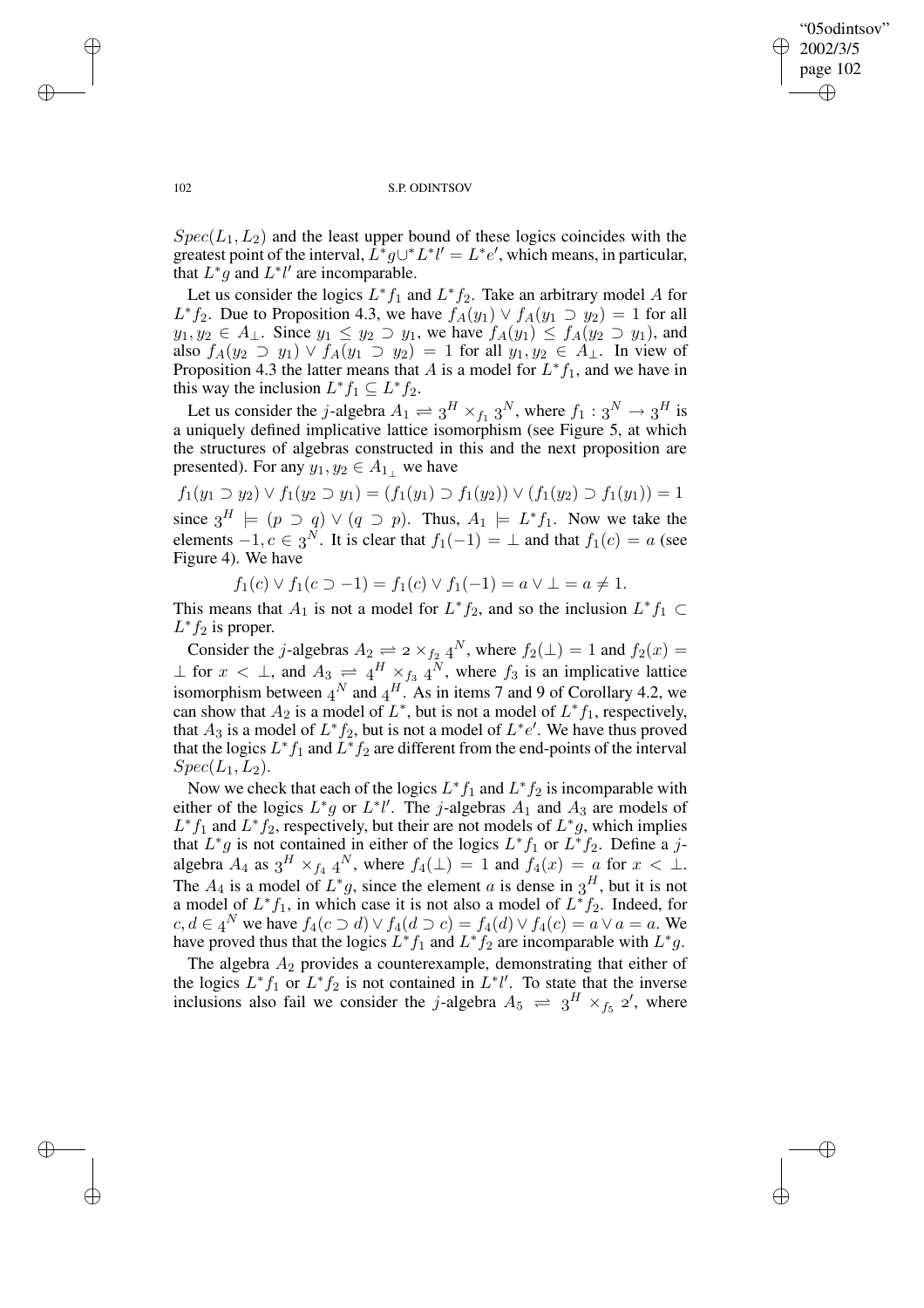"05odintsov" 2002/3/5 page 103

 $\bigoplus$ 

✐

 $\bigoplus$ 

✐

 $f_5(-1) = a$ . This is not a model of  $L^*l'$  since a is not regular, at the same time the direct calculation shows that  $A_5 \models L^* f_2$ . In this way  $L^* l'$  is not contained in  $L^* f_2$ , moreover, in  $L^* f_1$ .

 $\rightarrow$ 

 $\rightarrow$ 

✐

✐



Figure 5.

The above facts about incomparability of logics imply, in particular, that  $L^*gf_i$  is a proper extension of  $L^*f_i$  and of  $L^*g, i = 1, 2$ , respectively,  $L^*l'f_i$ is a proper extension of  $L^* f_i$  and of  $L^* l'$ ,  $i = 1, 2$ . So, it remains to verify that the inclusions  $L^*gf_1 \subseteq L^*gf_2 \subseteq L^*e'$  and  $L^*l'f_1 \subseteq L^*l'f_2 \subseteq L^*e'$ are proper.

The j-algebra  $A_6 \rightleftharpoons 3^N \oplus 2 \ (\cong 2 \times_{f_6} 3^N)$ , where  $f_6(x) = \bot$  for  $x < \bot$ ) will show that the inclusion  $L^*l'f_1 \subseteq L^*l'f_2$  is proper. It will be a model for  $L^* l f_1$  since for any  $y_1, y_2 \in \mathfrak{z}^N$ , either  $y_1 \supset y_2 = \perp$  or  $y_2 \supset y_1 = \perp$ . On the other hand,  $f_6(c) \vee f_6(c) \supset -1$  =  $\perp \vee \perp$  =  $\perp$ . Note that the jalgebra  $A_3$  will be, in fact, a model for  $L^* l' f_2$  which is different from the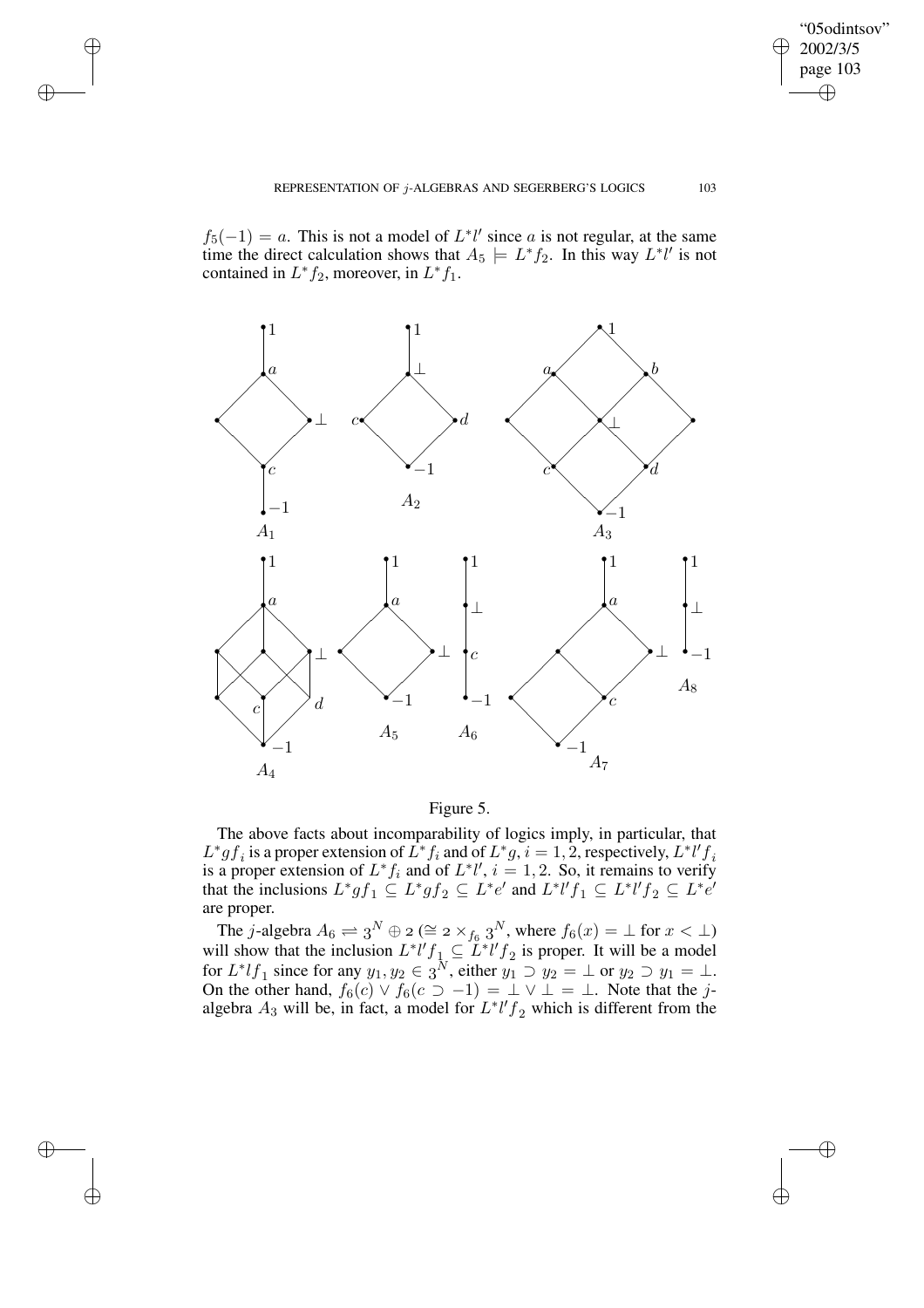$\bigoplus$ 

✐

#### 104 S.P. ODINTSOV

direct product of  $4^H$  and  $4^N$ . This proves that  $L^*e'$  is a proper extension of  $L^* l' f_2$ .

Finally, consider the algebras  $A_7 \rightleftharpoons 3^H \times_{f_7} 3^N$ , where  $f_7(x) = a$  for  $x < \perp$ , and  $A_5$  defined above. The first of these algebras is a counterexample showing that the inclusion  $L^*gf_1 \subseteq L^*gf_2$  is proper. The second algebra can be used to check that  $L^*e^{t}$  is a proper extension of  $L^*gf_2$ .

The proposition is proved.

*Proposition* 4.5: Let  $L_1 \in \{Li, Lik, Lil\}$ , and let  $L^* \rightleftharpoons L_1 * Lmn$ . The set of logics  $Spec(L_1, L_2) \cap D_1$  forms an upper semilattice shown on the following semilattice diagram.



Figure 6.

*Proof.* As in the previous proposition we have the assumption  $L_1 \neq Lk$ , which implies that logics  $L^*g$  and  $L^*l'$  are different from the end points of the interval  $Spec(L_1, L_2)$ , are incomparable, and theirs upper bound coincides with the greatest point of the interval.

We argue to prove the equality  $L^* f_1 = L^* f_2$ . The inclusion  $L^* f_1 \subseteq L^* f_2$ was stated above. Let us check the inverse inclusion. Take an arbitrary model A of  $L^*f_1$ , which means that  $f_A(x \supset y) \vee f_A(y \supset x) = 1$  for all  $x, y \in A_{\perp}$ . According to our assumption  $A_{\perp}$  satisfies the Peirce law, and so for any  $x, y \in A_{\perp}$  we have  $x = (x \supset y) \supset x$ , on the other hand, in any j-algebra we have the identity  $x \supset y = x \supset (x \supset y)$ . In this way we have for any  $x, y \in A_{\perp}$ 

$$
f_A(x) \lor f_A(x \supset y) = f_A((x \supset y) \supset x) \lor f_A(x \supset (x \supset y)) = 1,
$$

 $\rightarrow$ 

 $\rightarrow$ 

✐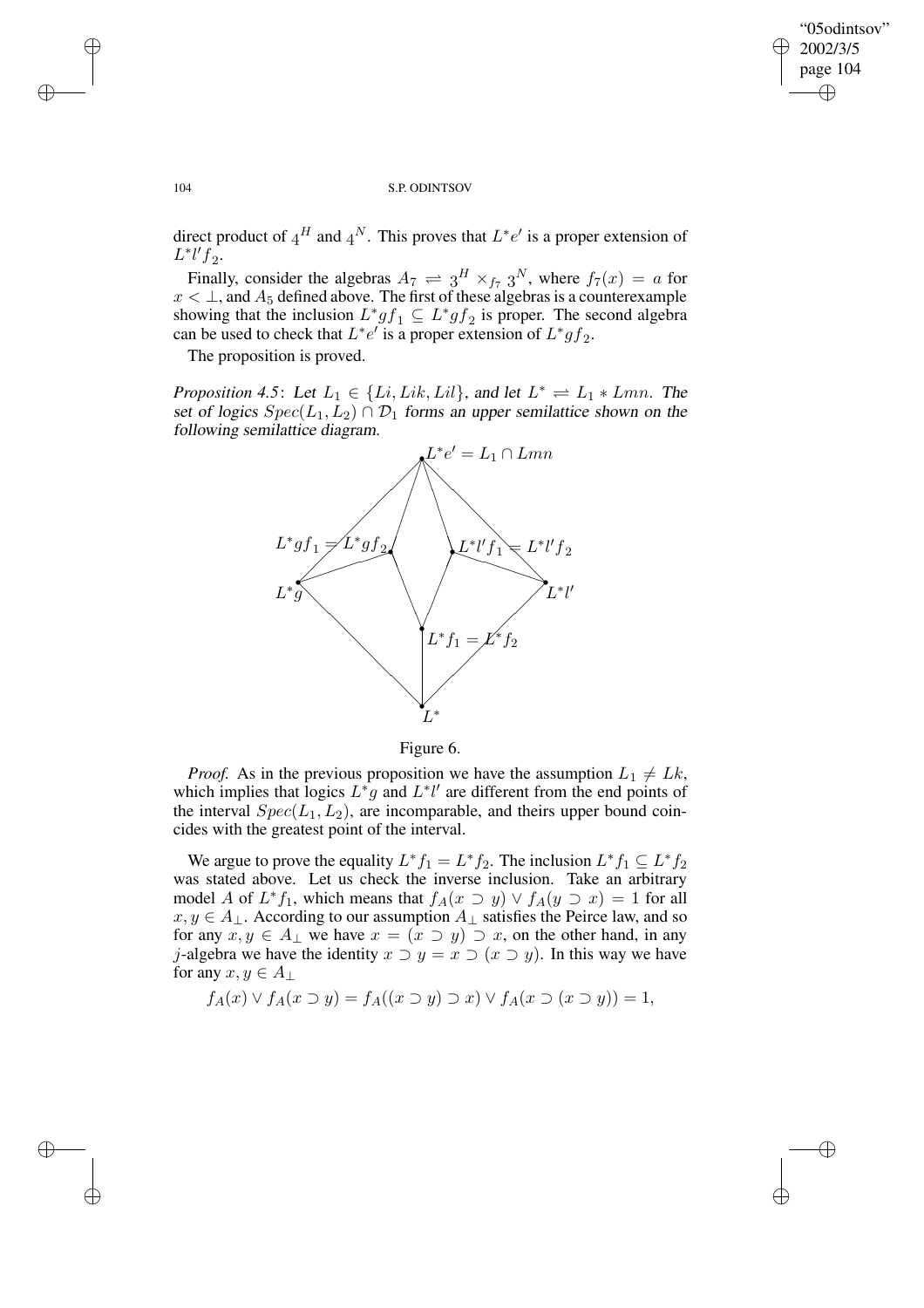"05odintsov" 2002/3/5 page 105

✐

✐

✐

✐

which proves the desired equality.

 $\rightarrow$ 

 $\rightarrow$ 

✐

✐

The lower algebras of j-algebras  $A_2$ ,  $A_3$ ,  $A_4$ , and  $A_5$  defined in Proposition 4.4 are models of  $Lmn$ , and so these algebras can be used in the following reasoning. In particular, the j-algebras  $A_2$  and  $A_3$  can be used to check that the logic  $L^* f_1$  lies inside the interval  $Spec(L_1, Lmn)$ .

With the help of the algebras  $A_4$  and  $A_8 \rightleftharpoons 2' \oplus 2$  we may show that the logics  $L^* f_1$  and  $L^* g$  are incomparable. The algebra  $A_4$  is a model of  $L^* g$ , but is not a model of  $L^* f_1$ . The algebra  $A_8$  is, conversely, a model of  $L^* f_1$ , but not of  $L^*g$ .

In a similar way, we can use the algebras  $A_2$  and  $A_5$  to check that the logics  $L^*f_1$  and  $L^*l'$  are incomparable.

We are left to check that the following inclusions are proper:  $L^* f_1 g \subseteq$  $L^*e'$  and  $L^*f_1l' \subseteq L^*e'$ . The suitable counterexamples are provided by algebras  $A_5$  and  $A_3$ , respectively.

The proposition is proved.

We do not consider yet the case when intuitionistic counterpart coincides with the classical logic. It turns out that only in this case sets of the form  $Spec(L_1,L_2) \cap \mathcal{D}_1$  are linearly ordered with respect to inclusion.

*Proposition* 4.6: Let  $L_2 \in \{Ln, Lnl, Lmn\}$ , and let  $L^* \rightleftharpoons Lk * L_2$ . The sets of logics  $Spec(Lk, L_2) \cap \mathcal{D}_1$  have the following structure.

$$
L^*e' = L^*g
$$
\n
$$
L^*f_2
$$
\n
$$
L^*f_1
$$
\n
$$
L^*f_1
$$
\n
$$
L^* = L^*l'
$$
\n
$$
L_2 \in \{Ln, Lnl\}
$$
\n
$$
L_2 = Lmn
$$

Figure 7.